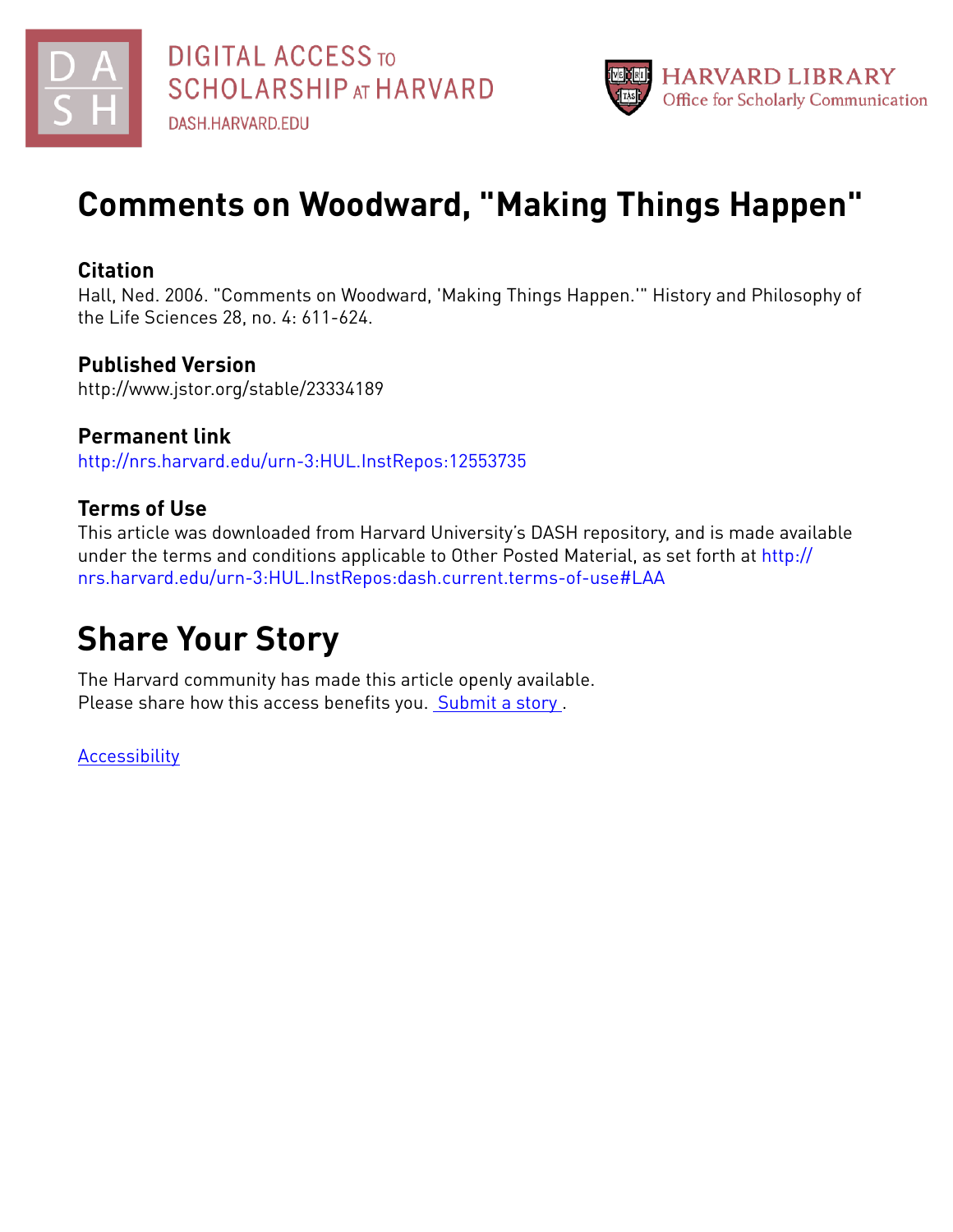## **Review of Woodward, Making Things Happen** Ned Hall

I have one complaint, which is that Woodward's subtitle misleads: "a theory of causal explanation" names just one part of what this excellent book contains. You will also find detailed, illuminating discussions of causation, laws of nature, events, the theory of confirmation, and the nature of good philosophical methodology, to name just the most prominent topics. The level of philosophical acuity is uniformly high, and Woodward's command of and ability to engage with a wide range of both philosophical and scientific material is extremely impressive. A must-read, then—and not just for philosophers of science and metaphysicians. Biased though I am, I still do not think it is an exaggeration to say that the quality of science education at the college level would improve significantly if every statistics course incorporated this book as required reading (or at least chapters 1 - 3, and chapter 7).

Here is a sketch of the ideas that lie at the heart of Woodward's approach to causation and explanation. Suppose you want to understand some system—an economy, or a machine, or a living organism, or a chemical reaction, what have you. Then scientific inquiry will give you such understanding by showing you how to describe the interacting parts of the system by means of variables whose values represent different possible states of those parts, and by means of "structural equations" which capture the relations of immediate dependency between these varialliers are some illustrative examples, of a kind quite familiar from the contemporary causation literature. The following two illustrations depict distinct systems of interacting "neurons". These neurons are much simpler than the real thing: all they can do is either fire or not fire, and the connections between them come in just two flavors, stimulatory (represented by a normal arrow), or inhibitory (represented by a line with a blob at the end). Shading indicates that the neuron fires, and the order of events is left-to-right.

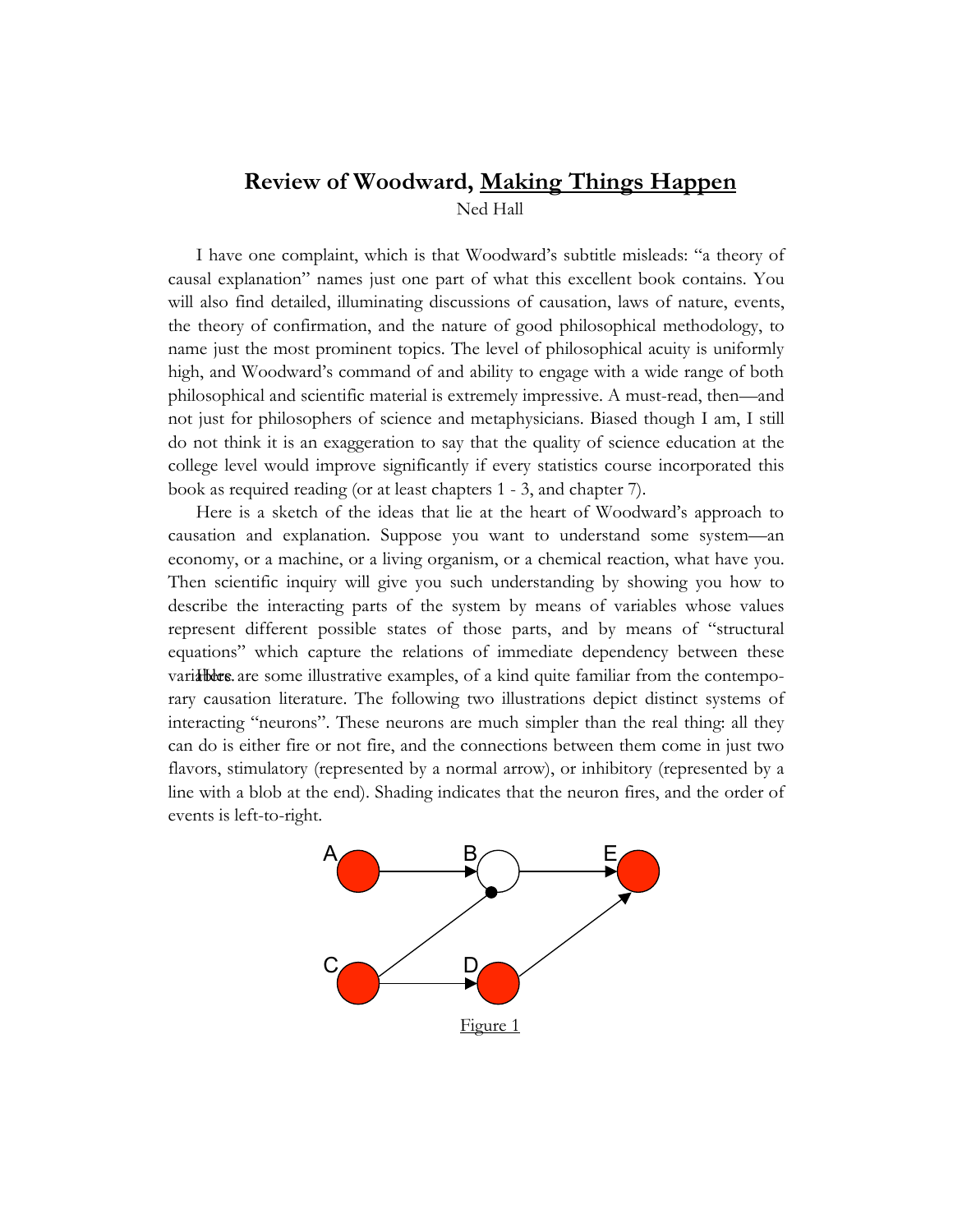Thus in figure 1, neurons A and C fire simultaneously (at time  $0$ , say). At time 1, neuron D fires as a result of the stimulatory signal from C; at time 2, E fires as a result of the signal from D. B, although stimulated by A, also receives an inhibitory signal from C, and so does not fire.



Similarly, in figure 2 neuron C fires, stimulating both B and D to fire. But the inhibitory signal from D cancels the stimulatory signal from B, so E does not fire.

Choosing variables and structural equations for these systems is trivial. In each case, we assign a binary variable to each neuron that takes the value one if that neuron fires and zero if it remains dormant. For figure 1, we have these equations:

E = B + D – BD D = C B = A(1 – C)

And for figure 2, we have these equations:

$$
E = B(1 - D)
$$
  
D = C  
B = C

We will draw some specific lessons from these examples later on. For now, we can use them to illustrate some general features of Woodward's scheme. First, it is not the business of structural equations to describe merely de facto relationships between the values of variables (in a given kind of system, as it might be). Rather, they are intended to capture a certain kind of modal structure that the system manifests, consisting, roughly, in the facts about what the values of certain variables would have been if others had been set to certain values by a certain kind of "intervention". Thus, the second equation for figure 1 tells us that the value for variable  $\mathbf D$  counter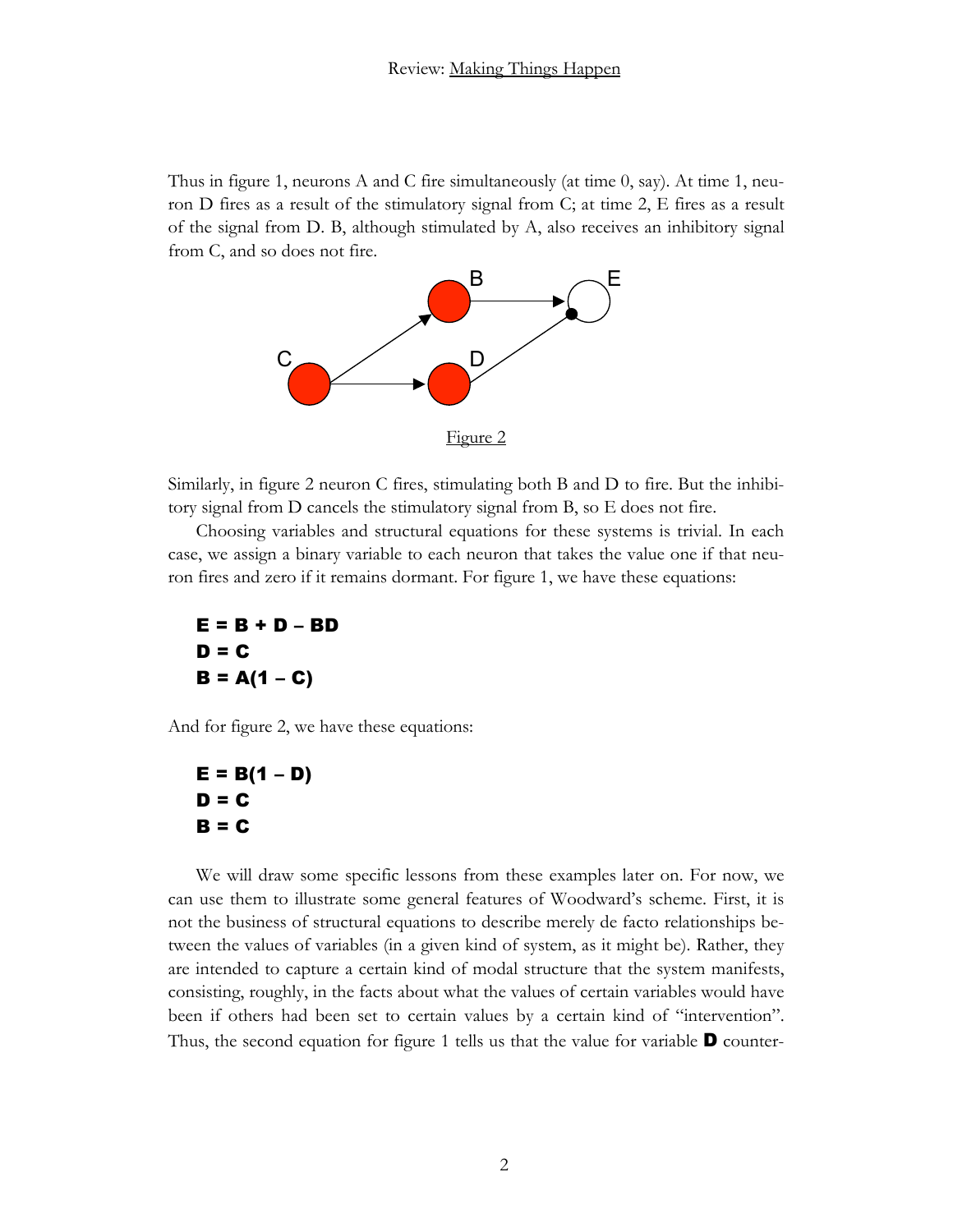factually depends on the value of  $\mathsf{C}$ , and  $\mathsf{C}$  alone. This dependence is asymmetric— C does not likewise depend on D—and is to be understood in such a way as to rule out "backtracking"—so that we are not allowed to say that if the value of B had been different, then that would have been because the value of  $\mathbf C$  was different, and so the value of D would have been different as well. Woodward's technical notion of "intervention" is designed to help make precise the particular kind of counterfactual dependence that is at issue here. (It is also, it is worth noting, a pretty good regimentation of the ordinary notion of intervention.)

It's worth pausing to see how, *given* a certain system of structural equations, we can provide truth-conditions for a certain kind of conditional construction. Specifically, if we wish to evaluate

#### If  $X = v$ , then  $P$

where **X** is some variable, **v** some possible value for it, and **P** some claim whose truth will be determined by the distribution of values for variables in whatever model (viz., system of variables-cum-structural equations) we are using, then we must first distinguish those variables in the model that depend (either immediately or mediately) on  $\boldsymbol{X}$  from those that don't. In evaluating the given conditional, the latter variables have their values *held fixed* at whatever they actually are; only the values of the former are updated in accordance with the structural equations. The total set of values that results then determines the truth of P, and so the truth of the conditional. It is conditionals like this that, at least to a close approximation, capture the notion of what would happen as a result of an "intervention" on  $\mathbf{X}$ . ("To a close approximation", because Woodward's official theory of interventions is a bit more complicated, for reasons that, though sound, we can afford to overlook.) Notice that this notion—so far, at least—appears to be *model-relative*. We'll come back to this point shortly.

Second, Woodward shows how to use systems of structural equations to define a number of interesting type-level causal relations among variables, as well as a tokenlevel relation of "actual causation" between events (conceived of, roughly, as the instantiation of a particular valuable value by particular variable on a particular occasion; note that actual causation corresponds most closely to the relation that the mainstream literature on causation takes as its target of analysis). Thus, in the system depicted in figure 1, the variable  $\mathbf D$  is a "direct cause" of variable  $\mathbf E$ , while  $\mathbf C$  is not a direct cause of  $E$ , but is a "total cause". In addition, in figure 1, the firing of neuron C counts as an actual cause of the firing of neuron E (translated,  $C=1$  is an actual cause of  $E=1$ ).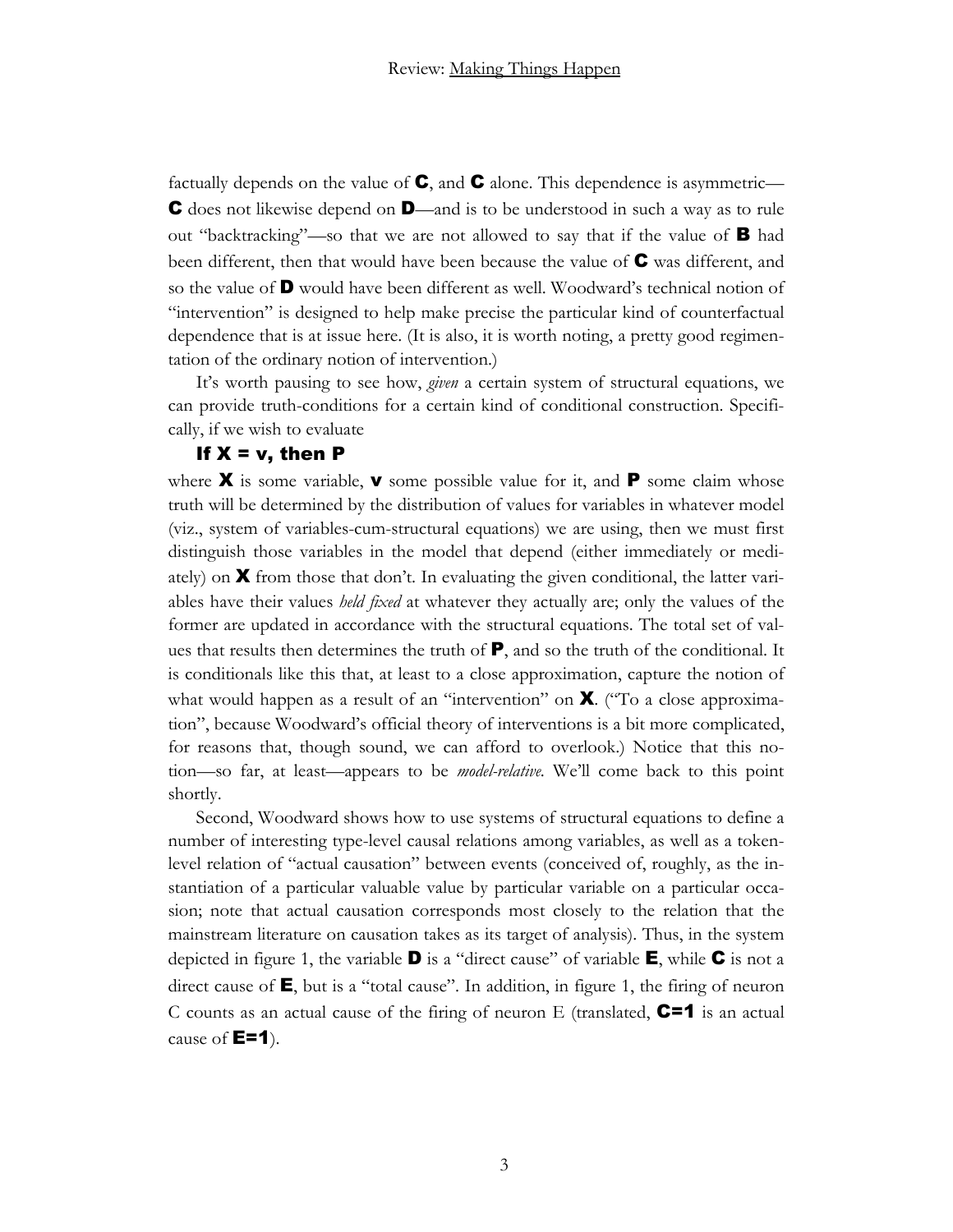Third, Woodward argues quite persuasively that the explanatory value of a given system of structural equations hinges crucially on the degree to which the relationships represented by these equations exhibit what he calls "invariance". Roughly, invariance consists in stability under various possible counterfactual perturbations of the system and its environment. It is of the first importance that these relationships remain stable under counterfactual variations in the values of the constituent variables; without this much invariance we have no explanatory power at all. But it is also important how stable they remain under perturbations of the environment; structural equations that describe dependency relations that are themselves too easily disrupted by alterations in the environment will be of little scientific interest. (Imagine that it was only in highly specific circumstances, difficult to produce and difficult to maintain, that the neurons in figure 1 would exhibit the relationships captured by the structural equations for that system; if so, we would naturally look for a much more encompassing system of variables plus structural equations—one much less susceptible to environmental disruption—in order to understand their behavior.) Woodward argues, again quite incisively, that it is the search for invariant relationships that drives scientific inquiry more than the search for "laws of nature".

Finally, Woodward offers a simple but compelling back story to address questions all too often overlooked in the philosophical literature on causation and explanation. Why is it that we come equipped with the causal and explanatory concepts we do? What is their value to us? Certain views on causation can look downright bizarre when confronted with these questions. For example, consider Lewis's counterfactual analysis of causation, together with his unwieldy prescription, based on the notion of "miracles", for evaluating counterfactuals. Woodward, building on criticisms of Horwich and others, makes what I think is a rather devastating case that our allegiance to this particular causal concept—that is, one understood in terms of the peculiar Lewisian recipe for evaluating counterfactuals—should seem wholly arbitrary. By contrast, Woodward offers up an account of our causal and explanatory concepts as having the structure they do because, fundamentally, we are agents with an interest in manipulating the world around us. It is not that these concepts are somehow subjective. No, they are concepts of perfectly objective dependency relationships that exist in the world, and in particular Woodward is quite clear that he has no interest in reducing the concept of causation to some concept of human agency. His point is more subtle: if we wish to understand why, among all the possible objective relationships we might have latched on to, these ones hold such pride of place in our conceptual repertoire, we can do so by seeing how conceiving of the world in terms of them contributes to our aims as agents with an interest in manipulating our surroundings.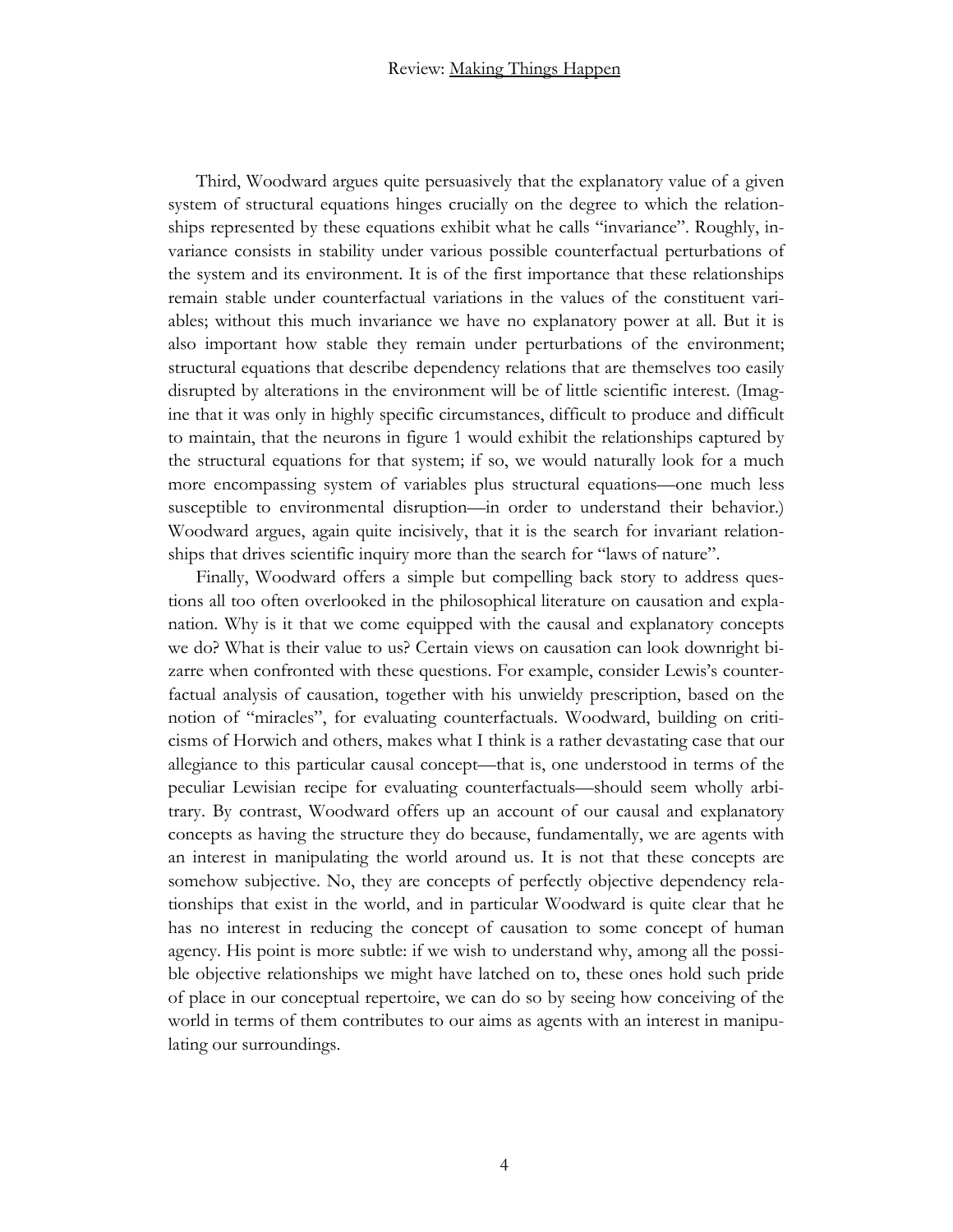So much by way of overview. Let me turn now to what I think are two of the more important criticisms of Woodward's approach—or perhaps better, to two of the more important bits of business left unfinished by what he offers us.

The first issue concerns the pair of foundational questions: what are variables? And what are the truth conditions for structural equations relating them? Now, while it is certainly the case that, in working through Woodward's book, one develops an excellent feel for how to answer these questions in particular cases, there's very little Woodward says that explicitly addresses them. (He is not alone in this. The literature on structural equations tends to be quite relaxed in its attitude towards these questions.) Woodward is perfectly forthright that he does not intend to give any sort of reductive analysis of structural equations, pointing out that the account he gives of them in terms of the notion of intervention is circular, in so far as the notion of intervention is itself a causal one, to be elucidated by appeal to structural equations themselves. This seems not to bother him, in part because the circle in question is far from unilluminating. For the interrelationships Woodward displays between the various bits of his apparatus unquestionably introduce substantive constraints. But in addition, Woodward is skeptical of the possibility of any kind of reductive account of causation, and more specifically of any kind of reductive account of the dependency relations that structural equations aim to capture.

But I think his skepticism is a bit hasty, and more importantly that there are good practical and theoretical reasons for pursuing these two foundational questions in depth. To see what they are, let's first explore what an answer to them might look like.

Neuron diagrams are easy to model, in large part because it is so easy to choose variables for them: For each neuron, and each relevant time-interval (roughly: each time interval such that that neuron could, in the circumstances, do something interesting in that time-interval), we introduce a variable to correspond to the state of that neuron during that interval. Typically, two values will suffice, one for "firing" and one for "not firing". But we can easily add values, if we wish to distinguish different *ways* the neurons can fire.

All of this suggests a more general prescription for choosing variables and values, for an arbitrary system we might wish to model: First, find a way to "carve up" the system into discrete, well-defined sub-systems. Second, for each relevant sub-system, and each relevant time or time-interval, introduce a variable to characterize the intrinsic physical state of that sub-system at that time, or during that time-interval.

I used "relevant" twice, partly because not every sub-system needs explicit representation (for example, one need not bother with variables corresponding to the stimulatory and inhibitory channels between neurons), and partly because not every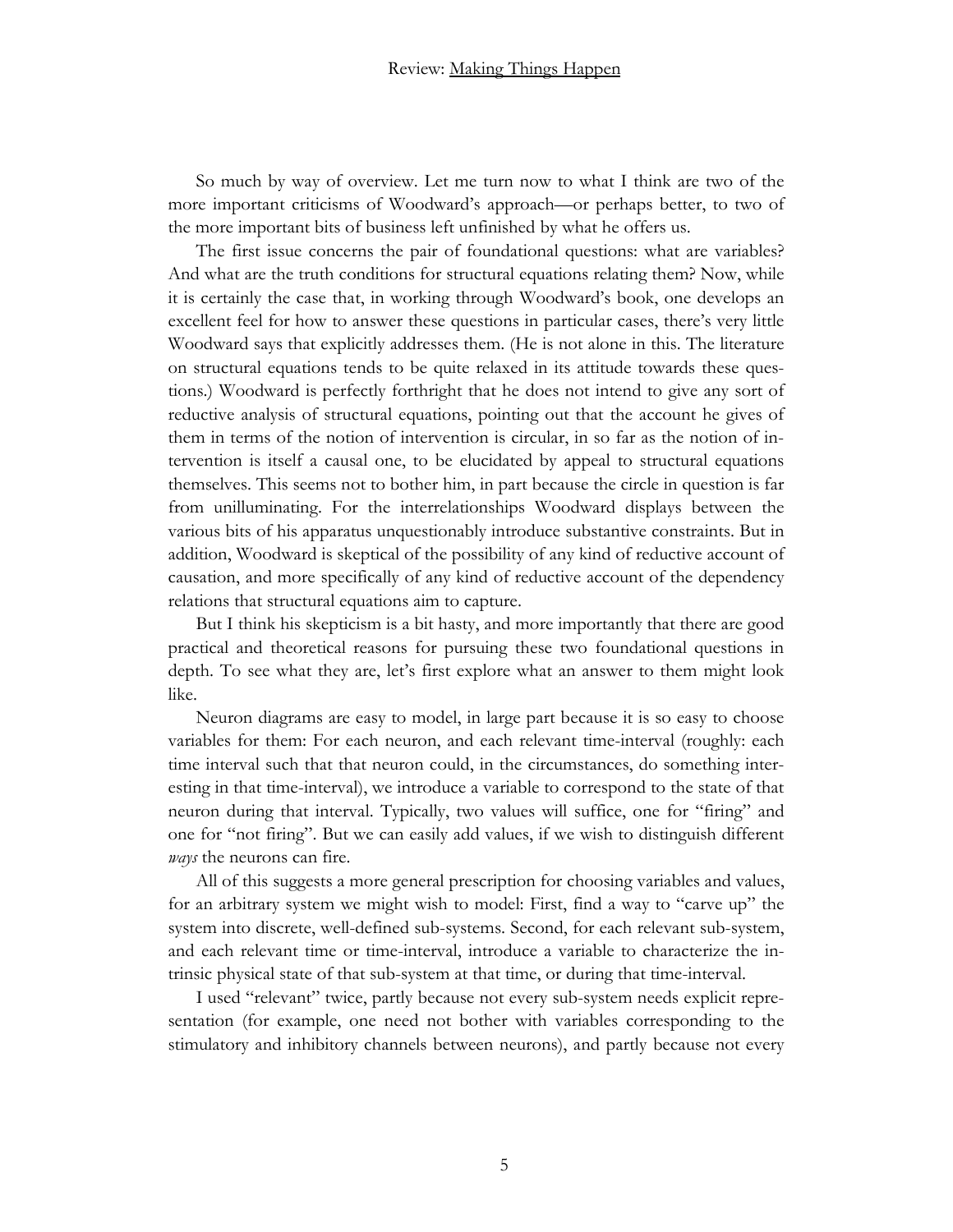moment of time is such that the behavior of the system at that time needs representing (for example, one also need not bother with variables that characterize the state of neurons before or after the events under consideration, or during the passage of signals).

In addition, it may not always be straightforward how to "carve up" the given system into sub-systems. It will be *fairly* straightforward, if the system is constituted by a number of clearly distinguishable, interacting parts. But that won't always be the case—at least, at the desired level of description. Consider the flow of water down some rapids: what choice could we make of interacting parts, given that we don't wish to introduce variables for the state of each water molecule at each moment? Here a kind of default option suggests itself, which is that we choose variables to correspond to reasonably well-defined *regions of space* at different times, or regions of spacetime. The price of exercising this option is, in general, that no set of variables will stand out as uniquely appropriate.

Patently, what I've offered is far very from an exact recipe for determining the variables and values appropriate for modeling any given situation. But that is perhaps as it should be: within broad but non-trivial constraints, many choices are permissible. Still, my approach differs substantially from Woodward's own. Consider a sample passage:

Intuitively, variables are properties or magnitudes that, as the name implies, are capable of taking more than one value.… Many of the familiar examples of so-called property causation discussed in the philosophical literature may be understood as relationships between two-valued or binary variables, with the variable in question taking one of two values, depending on whether the properties in question are instantiated or not. Thus, the claim that ingestion of aspirin causes recovery from headache may be understood as asserting a relationship between the values of a variable *A*, representing whether or not aspirin is ingested, and the values of a variable *H*, representing whether of not relief from headache occurs. (p. 39)

Variables, for Woodward, are thus *type-level* entities, whose job is *not*, in the first instance, to characterize the state of a localized bit of the world at a specific time. By contrast, I suggest that we think of variables precisely as vehicles for spatiotemporally localized representation of the world. An advantage of doing so will emerge shortly, in the form of a relatively clean account of what it is for a structural equation to relate some variable.

Okay, suppose we've chosen our variables for some system of interest. What are the truth-conditions for structural equations? *What is it* for such-and-such structural equations to correctly relate these variables? Woodward doesn't say, and it seems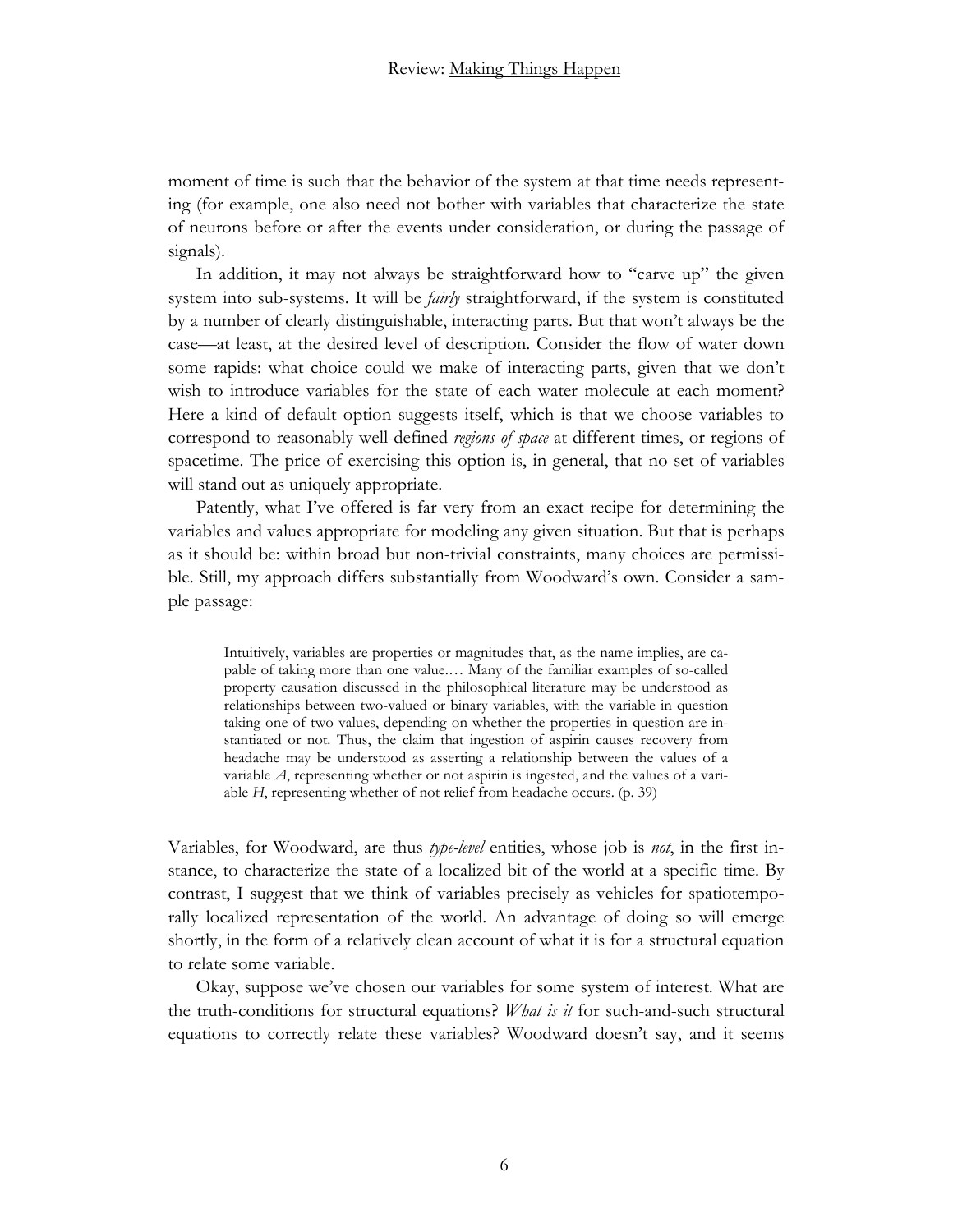clear that much of his tolerance for the lack of a clear, reductive account of the truth-conditions for structural equations comes from the impression that there are no adequate alternatives to treating the notion as a kind of primitive, and using *it* to analyze the counterfactuals that will provide the ingredients for an account of causation and explanation. Now, to the extent that one thinks of Lewis's "miracles"-based account as providing the main or perhaps only alternative, this impression is entirely understandable. Indeed, Woodward does a thorough and brilliant job of showing that that account is baroque, poorly motivated, and fails even on its own terms. But there is a much better account, which builds on a proposal of Tim Maudlin's. It will work *quite* nicely to provide truth-conditions for structural equations, provided the modest strictures on choice of variables discussed above are adhered to. To see how it works, and how it can be adapted to the needs of causal modeling, let's begin with a simple example.

At noon, Suzy throws a rock at a window. A few second later, the window breaks. Let C be her throw, E the breaking of the window. We seek truth-conditions for the conditional "if C had not occurred, then P", where P can be any claim about the post-C history of the world (e.g., "E does not occur"). So consider the state of the world—the complete, fundamental physical state of the world—at the time at which C occurs. Consider a nomologically possible alternative to this physical state, which is just like it except that C does not occur. (Think of arriving at this state as follows: Begin with the actual state. Make localized changes to it—localized, that is, to the place or physical systems involved in C's occurrence—sufficient to guarantee C's non-occurrence.) The actual, fundamental physical laws proscribe a certain forward evolution for this physical state. If that forward evolution is such as to make it the case that P, then the conditional is true; if it is such as to make it the case that not-P, then the conditional is false. In the given example, we begin with an alternative state that is just like the actual state, save that Suzy doesn't throw. Forward evolution: the window doesn't break. In this way we secure the intuitively correct value *true* for "if Suzy hadn't thrown, the window would not have broken".

We can also use this recipe to evaluate conditionals of the form "if C had occurred in such-and-such a manner, then P": Begin with the actual state of the world at the time of C's occurrence. Make localized changes, sufficient to make C occur in the specified way. Evolve the resulting state forward, in accordance with the actual fundamental laws. Check to see whether P comes true. Shortly, this version of the recipe will prove useful, in given systematic truth-conditions for structural equations.

A number of comments, before we proceed to that task.

First, these truth-conditions for counterfactuals don't yet take proper account of indeterminism, of either the fundamental stochastic variety or the statistical me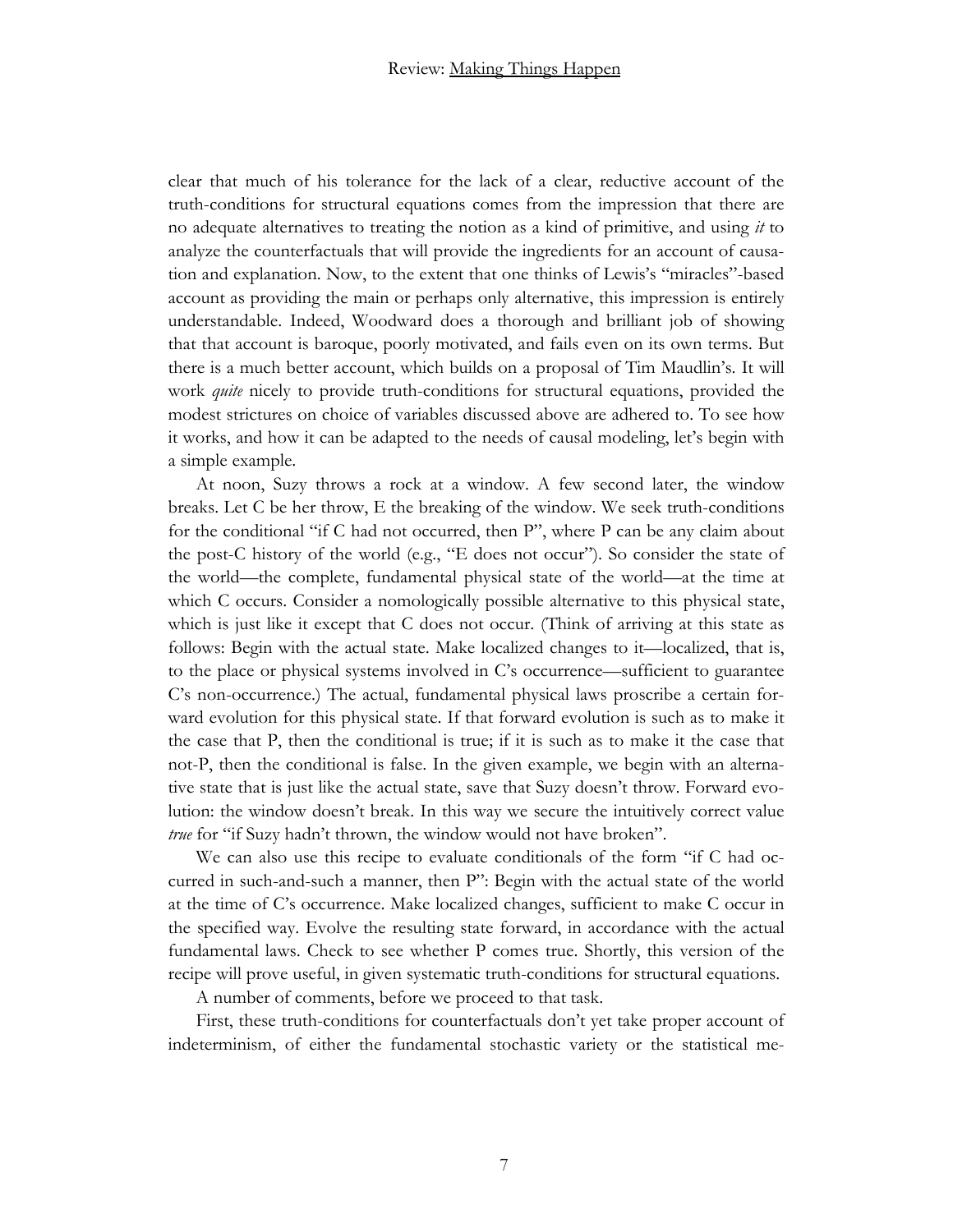chanical variety. Nor do they take account of the relativistic prohibition on talk of states-at-times. We'll ignore these issues here.

Second, it's worth emphasizing that this account breaks sharply with philosophical tradition, in that it does not give a semantics for counterfactuals in terms of similarity between *possible worlds* but rather in terms of similarity between possible *complete physical states* of worlds. A smart move: much of what is so baroque about Lewis's account, for example, flows from his insistence on defining a similarity relation between whole worlds. Note, in addition, that not much is required here of the notion of "similarity": what we need, ultimately, is just a well-defined sense in which one complete physical state can be exactly the same as another, except in a certain specified respect that concerns a localized region or physical system.

Third, we should not think that when we modify this localized region or physical system so as to make some actual event C fail to occur, we try to find an alternative state for this patch of the world that is as similar as possible to its actual state, consistent with the requirement that C not occur. That will lead to silly deliberations like the following: "Well, in the counterfactual situation in which Suzy's throw does not occur, what happens instead? Does she perhaps toss it? But then how do we know that such a tossing is not numerically identical to the *actual* throw?" A much better view is that for any given event, we work with an antecedently understood distinction between a *default state* for the region in which the event occurs, or for the physical system or systems to which it pertains. Conceiving of the event as one among various possible *deviations* from that default state, we answer the question, "What would have happened, had that event not occurred?" by returning the relevant region or system to its default state, holding the state of everything else fixed. In the case of Suzy, what we naturally think is that if she had not thrown the rock, what she would have been doing *instead* is standing there idly—*doing nothing*, as it were. Likewise, if we ask what would have happened, had a given neuron-firing not occurred, we naturally focus on an alternative situation in which that neuron remains, at the time in question, *in its dormant state*—not a situation in which it fires in a different manner.

Fourth, it is not really to be hoped that—even with a default state specified—the recipe will yield a *unique* counterfactual state of the world. Here, multiple realization reigns, and we should correspondingly expect limits on what we can say about any given counterfactual situation. If Suzy's throw hadn't occurred, the window wouldn't have broken. –Not just *then*, at least. Would it have *remained* unbroken for the next year? We don't know, of course, and not because it's too hard to find out!

Fifth, the recipe is quite limited in scope. It says nothing about conditionals such as the following: "If gravity had obeyed an inverse-cube law, Kepler's second law still would have held." (True, by the way.) Nor is it built to handle "backwards" condi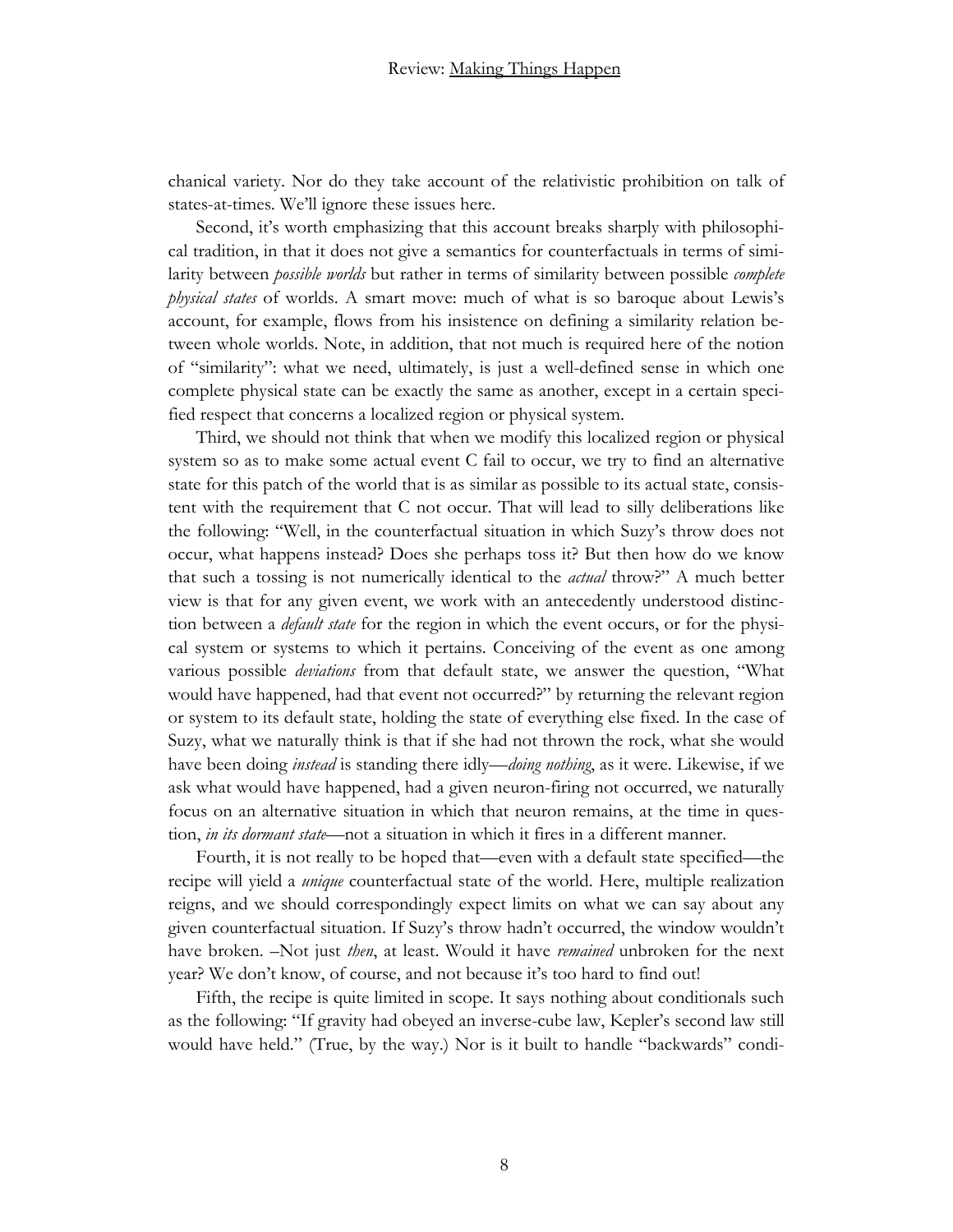tionals, in which the consequent concerns a time or times *before* the time or times that the antecedent is about. Neither limitation poses a problem, given the purposes to which we will put the recipe; the second, in fact, is exactly what allows us to avoid talk of "miracles" (for we simply don't care how the world managed to get into the counterfactual state specified in the antecedent).

Time to consider how to arrive at structural equations. We'll start with a simple idea, spot the need for an amendment, and refine accordingly.

As an illustration, suppose we have some situation for which we wish to provide a causal model, and suppose we've decided that this model should make use of five variables:  $\mathbf{C}_1$ ,  $\mathbf{C}_2$ ,  $\mathbf{D}_1$ ,  $\mathbf{D}_2$ , and  $\mathbf{E}$ . Respecting the strictures laid out above, we have chosen these variables in such a way that each has a well-defined time or timeinterval associated with it. Let's suppose that  $C_1$  and  $C_2$  concern the same time, as do  $\mathbf{D}_1$  and  $\mathbf{D}_2$ ; let's suppose further that the temporal order among the five variables is this:  $C_1$ ,  $C_2$  <  $D_1$ ,  $D_2$  < **E**. Then a simple approach is to stipulate that the equations for  $D_1$  and  $D_2$  shall include only  $C_1$  and  $C_2$ , and that the equation for  $E$  shall include only  $\mathbf{D}_1$  and  $\mathbf{D}_2$ . The Maudlin-recipe applies straightforwardly. To fix an equation for  $\mathbf{D}_1$ , for example, we need to determine, for each setting of the  $\mathbf{C}$ variables  $C_1 = v_1$  and  $C_2 = v_2$ , a resulting value for  $D_1$ . Begin with the state of the world at the time the **C**-variables concern. Modify it locally so as to make  $C_1 = v_1$ and  $C_2 = V_2$ . Evolve the resulting state forward in accordance with the actual fundamental laws. The value for  $\mathbf{D}_1$  will be that unique value **w** such that the proposition  $D_1 = w$  is guaranteed to be true, given this forward evolution. Don't be fooled, of course, by the heuristic talk of "modifying" and "evolving" (as if complete physical states were something we could manipulate). When cleansed of such talk, it's apparent that what we have provided here is a purely *metaphysical* story about what makes a given structural equation correct.

(What if there is no such unique value? Well, there won't be *more* than one; the worry is that there might not be *any*. If so, that shows that there was something wrong with our choice of variables—e.g.,  $C_1$  and/or  $C_2$  weren't "fine-grained" enough, or  $\mathbf{D}_1$  and/or  $\mathbf{D}_2$  were *too* fine-grained. Then we should simply fix the problem, and move on.)

This account of the truth-conditions for structural equations almost works. But there is a problem, one that arises if we are, as it were, too parsimonious in our choice of variables. Consider figure 1 again. Suppose we simply *omit* the variables A and **B**, choosing to construct a model using only  $\mathbf{C}, \mathbf{D}$ , and **E**. Then the account just given will yield these structural equations: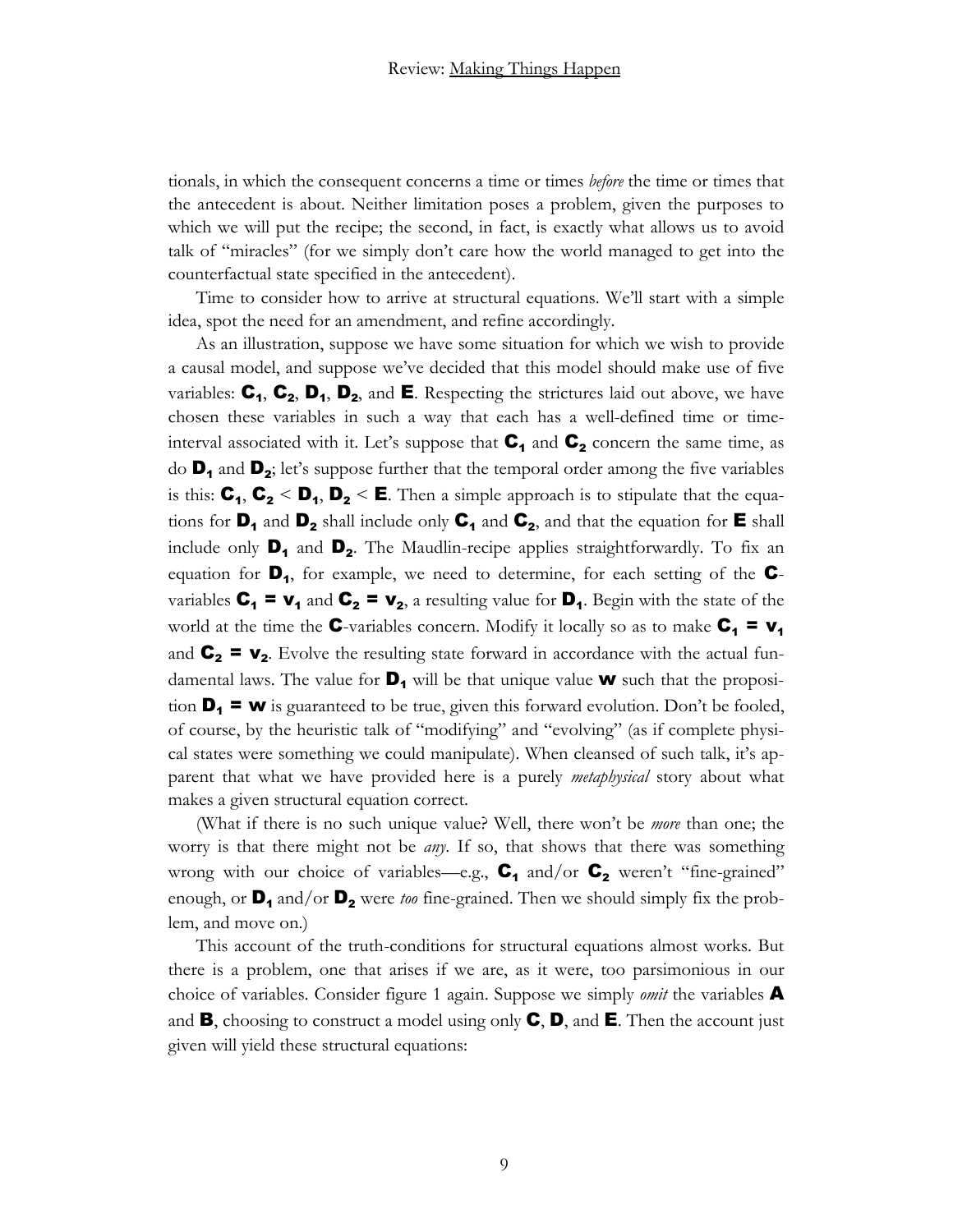# $E = D$  $D = C$

There's no problem with the second, nor—in a *certain* sense—with the first; that is, the first correctly captures the way that  $\mathbf{E}$  immediately depends on  $\mathbf{D}$ . But put them together in a single causal model, and that model will tell us that the conditional

### if  $C = 0$ , then  $E = 0$

is *true*. And that is because, *according to the model*, an intervention on C that sets its value to 0 will have the effect (given the second equation) of setting the value of  $\mathbf D$ to 0, which will in turn have the effect (given the first equation) of setting the value of  $\mathbf{E}$  to 0. So the model fails to return the truth-value for the conditional "if  $\mathbf{C} = 0$ , then  $\mathbf{E} = 0$ " that we evaluate using the Maudlin-recipe. The latter conditional is straightforwardly *false*—false *full stop*, and not merely relative to this or that model. Perhaps we should rest content with the position that the former conditional can be true relative to some models (e.g., this one), and false relative to others (e.g., the more complete model of figure 1 provided earlier). Woodward does not, as far as I can tell, explicitly endorse this position, though other authors have (e.g., Halpern & Pearl).

But that would be a mistake, a move that would shift too much of the burden of providing an adequate structural equations account of causation and explanation onto the project of producing the as-yet unwritten rules for choosing "appropriate" causal models. It's much better to lay down rules that guarantee a certain kind of *stability* in our causal models, so that a conditional like the foregoing one will receive the same truth-value relative to every model that assigns it one. There is a natural way to achieve this effect, one with the added benefit of guaranteeing that this truthvalue will *match* the one yielded by the Maudlin-recipe.

Return to figure 1, and our overly parsimonious model for it that used only variables  $\mathbf{C}, \mathbf{D},$  and  $\mathbf{E}$ . The trouble we got into with this model derived from the fact that, in the counterfactual situation in which C has the value 0, one *consequence* of its having this value is that neuron B *fires*, which in turn guarantees that E fires. But our paired-down model contains no variable whose value could reflect the fact that B fires. One bad solution to this problem is to insist that an acceptable model contain a comprehensive enough set of variables, so that any relevant consequence of one variable's having a given value gets explicit representation in the values of other variables. I think that places too high a demand on the causal modeler, and at any rate there is a cleaner approach. To illustrate, I'll stick to this three-variable model for figure 1.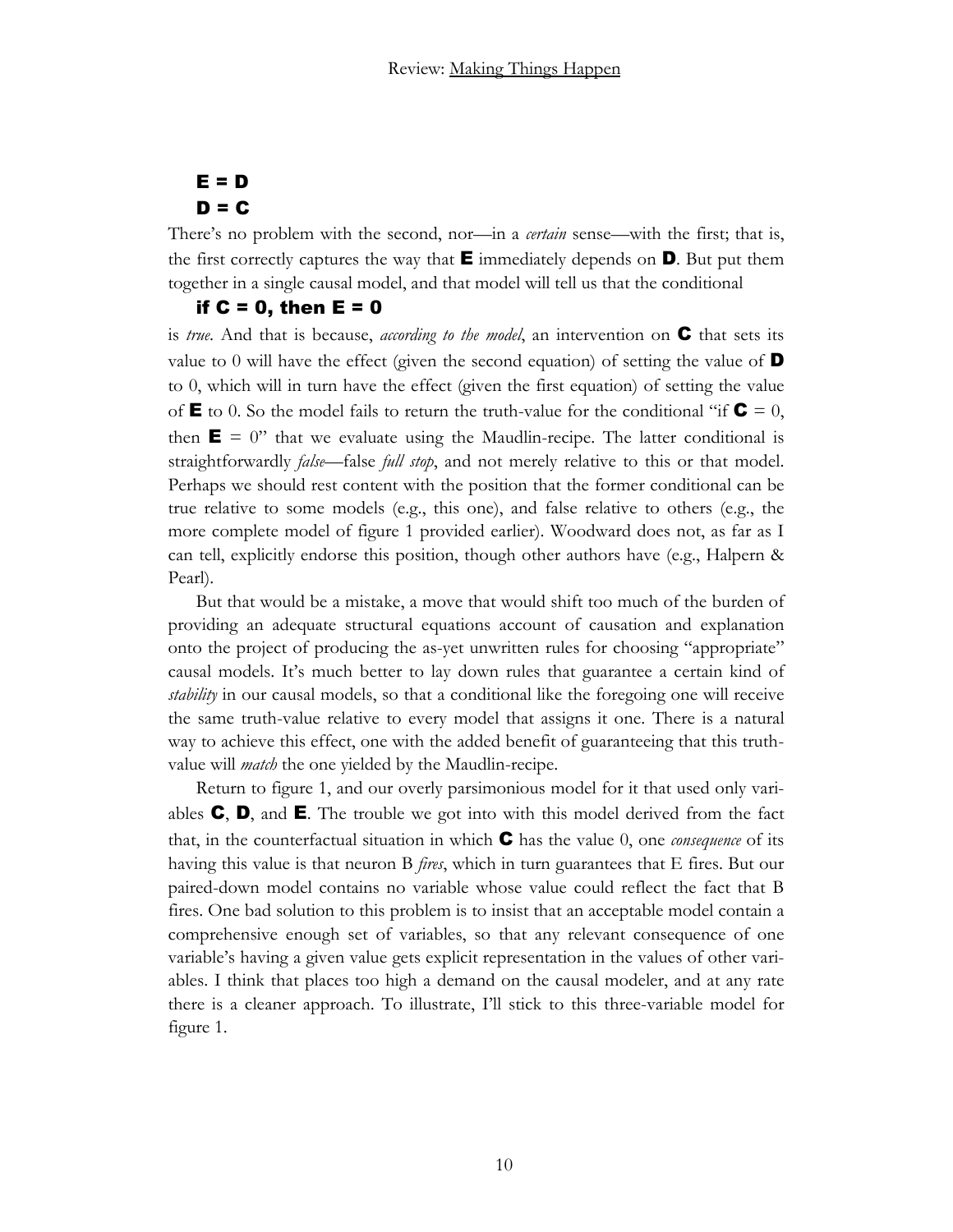The temporal order of the variables is  $C < D < E$ . In writing down equations for these variables, we adopt the policy that for a given variable, *any* temporally prior variable is allowed to figure in its structural equation. Since  $\mathbf C$  is the sole variable prior to  $\mathbf{D}$ , we recover, using the Maudlin-recipe, the same equation for  $\mathbf{D}$  as before:  $D = C$ 

But  $E$  is now allowed to functionally depend on both  $C$  and  $D$ . That means that, for each of the four ways of assigning values to  $\mathbf C$  and  $\mathbf D$ , we need to determine a resulting value for **E**. So consider the case  $C = x$  and  $D = y$ . Focus on the state of the world at the time that  $\mathbf C$  concerns. Make local changes, sufficient to guarantee that  $\mathbf C$  $= x$ . (If  $C = x$  in actuality, no changes will be necessary.) Evolve the resulting state forward *until the time that* D *concerns.* Make *local* changes to *this* state, sufficient to guarantee that  $\mathbf{D} = \mathbf{y}$ . (Again, no changes may be necessary.) Evolve this newly modified state forward in time. Some value for  $\blacksquare$  will result. That is the value that the structural equation for **E** should specify as output, when given as input the values  $C = x$ ,  $D = y$ .

Let's test this approach. For the situation depicted in figure 1, the actual values  $\mathbf C$  $= 1$ ,  $D = 1$  obviously map to  $E = 1$ . Given the values  $C = 1$ ,  $D = 0$ , we begin with the (actual) state in which both C and A fire, evolve forward into a state in which B doesn't fire but D does, *locally modify* this state so that D *does not* fire (and B still doesn't), evolve *this* state forward, and see that E does not fire. So, for  $C = 1$ , D  $= 0$ , we must have  $E = 0$ . It's routine to check the other two cases:  $C = 0, D = 1$ gives us  $\mathbf{E} = \mathbf{1}; \mathbf{C} = \mathbf{0}, \mathbf{D} = \mathbf{0}$  gives us  $\mathbf{E} = \mathbf{1}$ . More simply:

#### $E = 1 - C + CD$

Notice, finally, that the fact that this is the correct equation for  $E$  depends crucially on what variables are included in the model. Reintroduce B, for example, and the correct equation renders  $\mathbb C$  irrelevant. That result, of course, is exactly as it should be.

The generalization of this recipe is straightforward: Suppose we have some variable  $\boldsymbol{X}$  in some model M. If we have been scrupulous in our choice of variables, there will be a clear-cut distinction between those other variables in M that are temporally prior to  $\mathbf{X}$ , and those that are not. For each way of assigning values to the former variables, we can follow the 'sequential updating' variant of the Maudlinrecipe to fix a resulting value for  $\mathbf X$ . In this way, the fundamental laws, together with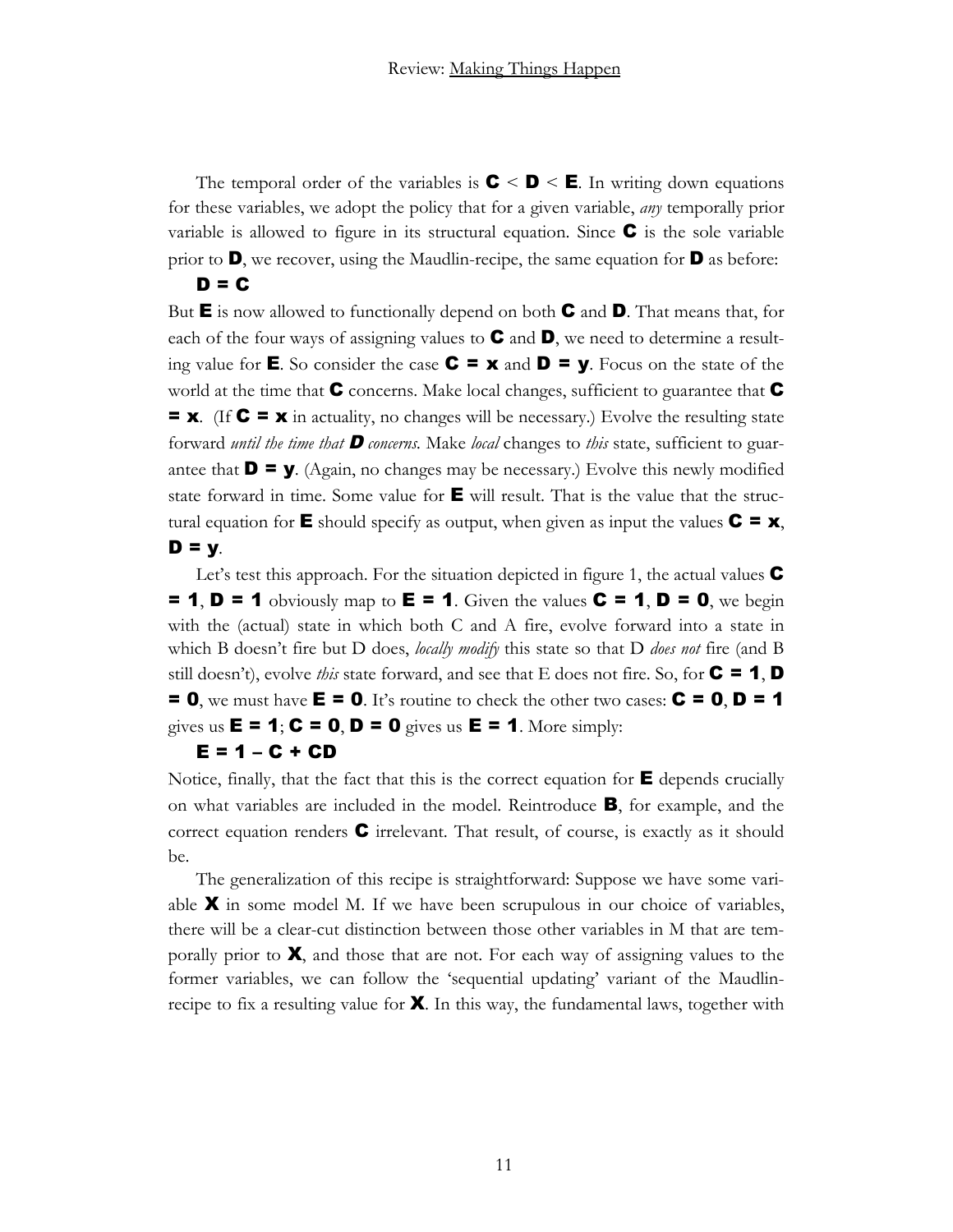the actual history of the world, will fix a unique structural equation for  $\boldsymbol{X}$  (in terms of the other variables in M).

Now consider some variable  $\mathbf C$  in M that is temporally prior to  $\mathbf X$ . Consider the counterfactual situation in which  $\mathbf{C} = \mathbf{c}$ , arrived at by locally modifying the state of the world at the time that **C** concerns so as to make  $C = c$ , and evolving this state forward in time. This forward evolution will yield some assignment of values to all variables in the model: those that are temporally prior or concurrent with  $\mathbf C$  will receive their *actual* values; the remaining variables may receive different values. What's more, given our truth-conditions for structural equations, the value that  $\boldsymbol{X}$  receives in this counterfactual situation *must be the same* as the value that the structural equation for **X** yields, when given as input the values that all the variables prior to **X** receive, in this counterfactual situation. It follows that the conditional

#### if  $C = c$ , then  $X = x$ ,

evaluated by Woodward's interventionist procedure (set  $\mathsf C$  equal to  $\mathsf c$ ; update values of other variables in accordance with the model's structural equations), must, regardless of the details of the model M, receive the same truth-value as the counterfactual "if  $C = c$ , then  $X = x$ ", when evaluated by the Maudlin-recipe. We have thus arrived at truth-conditions for structural equations that are not only clear, but that also guarantee that what may seem to be *model-relative* truth-conditions for conditionals are in fact *not* model relative: Any model that assigns a conditional a truth-value will assign it the same truth-value, and moreover will assign it the truth-value it *ought* to have (i.e., the truth-value determined by the Maudlin-recipe).

We now have reasonably good answers to the two questions raised at the outset: What are variables? What are the truth-conditions for structural equations? If something like the view I have been recommending about variables and structural equations is correct, then it has an immediate theoretical payoff, for it shows that Woodward's conception of explanation, far from being inimical to—or even an *alternative* to—the view that laws of nature play an important role in explanation, in fact *supports* that view. For explanation consists in exhibiting invariant relationships of the sort that structural equations aim to capture, and laws of nature—understood, now, as the sorts of things that fundamental physics and fundamental physics *alone* aims to uncover—provide an essential ontological grounding for these invariant relationships. The search for explanations is part and parcel of the search for laws—or perhaps better, is part and parcel of the exploration of the nomological structure of the world, a structure it has in virtue of its fundamental laws.

Having said this, Woodward's trenchant criticisms of the still-widespread understanding of *how* laws figure in explanations—namely, that they must somehow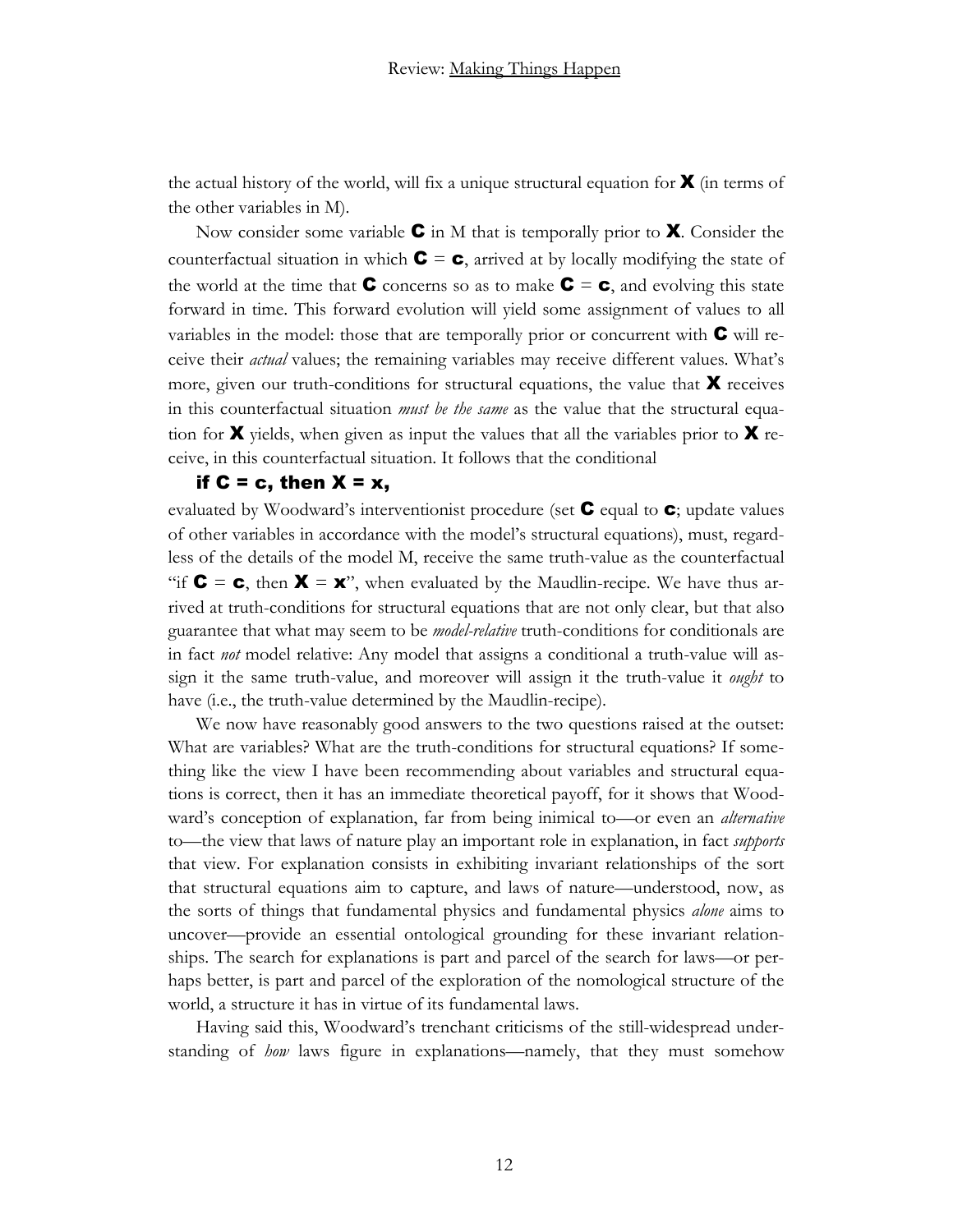"cover" the things to be explained in something like the way that the logical empiricist deductive-nomological model described—still stand, as do his remarks that the special sciences, at least, have invariant relationships and not laws as their most immediate target. On the view I'm suggesting, the only sorts of laws there are are fundamental laws, and their role in explanation, although absolutely essential, is unquestionably indirect.

Finally, the view I have sketched about variables and structural equations—as vague as it no doubt is in many respects—at least adds enough clarity to yield some practical benefit, in the form of cautionary remarks about how to model specific situations. For I worry that Woodward's discussion seriously underplays the mistakes one can easily fall into when constructing a model even for a very simple situation, and that avoiding these mistakes requires extremely close attention to the content of a particular assignment of variables, and of proposed equations relating them. To illustrate this point, I will rely on a classic example from the causation literature:

Suzy First: Suzy, an expert rock-thrower with a taste for minor acts of destruction, throws a rock at a bottle. The rock hits the bottle, shattering it. Suzy's friend Billy throws a rock at the bottle, too. He's just as expert as she is, but a bit slower. Consequently, her rock gets there first; but if she hadn't thrown it, the bottle would have shattered all the same, thanks to his throw.

It is supposed to be a major achievement of structural equations approaches that they offer a powerful new technique for dealing with such a stubborn counterexample to so many counterfactual analyses of causation. In fact, they fail rather miserably, and at a surprising stage: the causal models standardly offered as representations of cases like Suzy First are simply *incorrect*. I'll consider one example, taken from Halpern & Pearl (2005); while Woodward does not explicitly consider this case, the analysis that follows is exactly what one would expect, given his preferred structural equations treatment of actual causation.

Superficially, the model is quite elegant and simple; judging from various conversations I've had, it is currently thought of as providing the canonical structural equations treatment of Suzy First. It makes use of just five variables:

**ST**: has value 0 if Suzy does not throw; 1 if she does.

**BT**: has value 0 if Billy does not throw; 1 if she does.

**SH**: has value 0 if Suzy's rock does not hit the bottle; 1 if it does.

**BH**: has value 0 if Billy's rock does not hit the bottle; 1 if it does.

**BS**: has value 0 if the bottle does not shatter; 1 if it does.

We should understand each of these variables as making implicit reference to a particular time. More specifically, let's stipulate that Suzy throws at time 0, Billy throws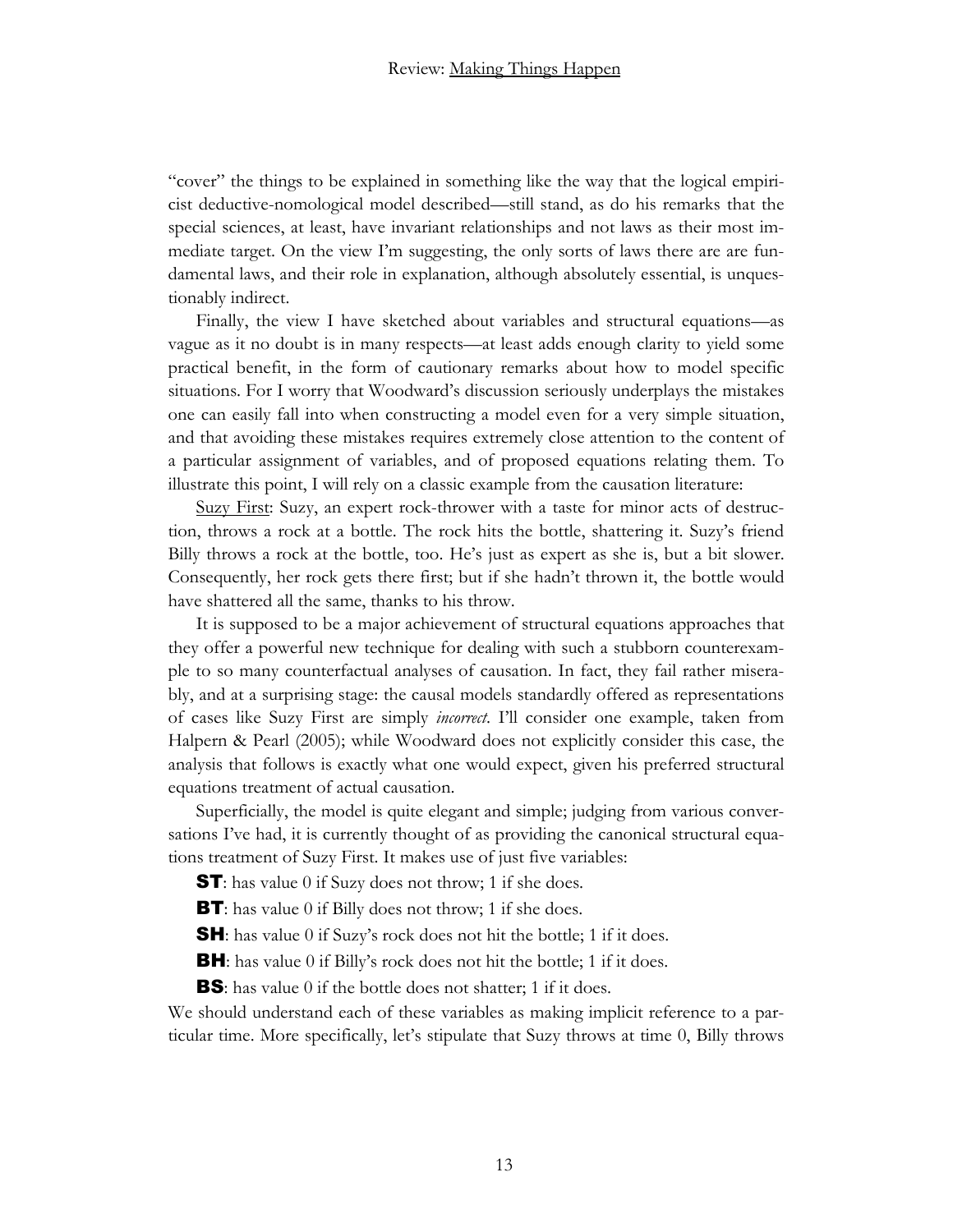at (slightly later) time 1, Suzy's rock strikes the bottle at time 2, Billy's rock *would* have struck the bottle at time 3 (i.e., if Suzy's had not already done so), and the bottle is in a shattered state at time 4. So  $ST$  characterizes what Suzy is doing at time 0; BT what Billy is doing at time 1;  $SH$  what Suzy's rock is doing at time 2;  $BH$  what Billy's rock is doing at time 3; and **BS** the state of the bottle at time 4. What we wish to write down are structural equations that show that it is Suzy's throw, and not Billy's, that causes the bottle to be in a shattered state at time 4.

This seems to be easy to do. Halpern and Pearl—and just about everyone else, as far as I can tell—find the following equations satisfactory:

## $BS = BH + SH - BH \cdot SH$  $BH = BT(1 - SH)$  $SH = ST$

Assuming these equations are correct, Woodward's account of actual causation will judge Suzy's throw to be a cause of the shattered state, by virtue of the conditional

if (ST =  $0 \& BH = 0$ ), then BS =  $0$ 

For if imagine an intervention that sets  $ST$  to 0 and  $BH$  to 0, then the third equation tells us that SH will be 0; the second equation becomes irrelevant (since the intervention breaks the connection between **BH**, on the one hand, and **BT** and **SH**, on the other); and the first equation tells us that BS will be 0. It's also not too hard to confirm that his account will judge Billy's throw *not* to be a cause of the shattered state (I'll omit the details).

Success? Not so fast. Let's take a close look at what these equations mean. The third is unobjectionable: it says that Suzy's rock will hit the bottle iff she throws it. Given that we only mean to be considering four options for the temporally prior variables **BT** and **ST**—she throws/doesn't throw at just the time and with just the speed she does; he throws/doesn't throw at just the time and with just the speed he does—this equation is perfectly correct. The first equation might also seem correct: for it says merely that the bottle will be in a shattered state iff at least one of the rocks hits it. Likewise the second, which says that Billy's rock will hit the bottle iff he throws it, *and* Suzy's rock hasn't already hit it (for in that case, it won't be there for his rock to hit).

But now we should smell a rat. Look again, and closely, at the first two equations. The first strikes us as true in part because, when we envision a situation in which **BH** = 0 and **SH** = 0, we understand that **BH** = 0 *because Billy's rock isn't thrown*, and instead lies idle (we may suppose) in his hand. But the second strikes us as true in part because, when we envision a situation in which  $BT = 1$  and  $SH = 1$ ,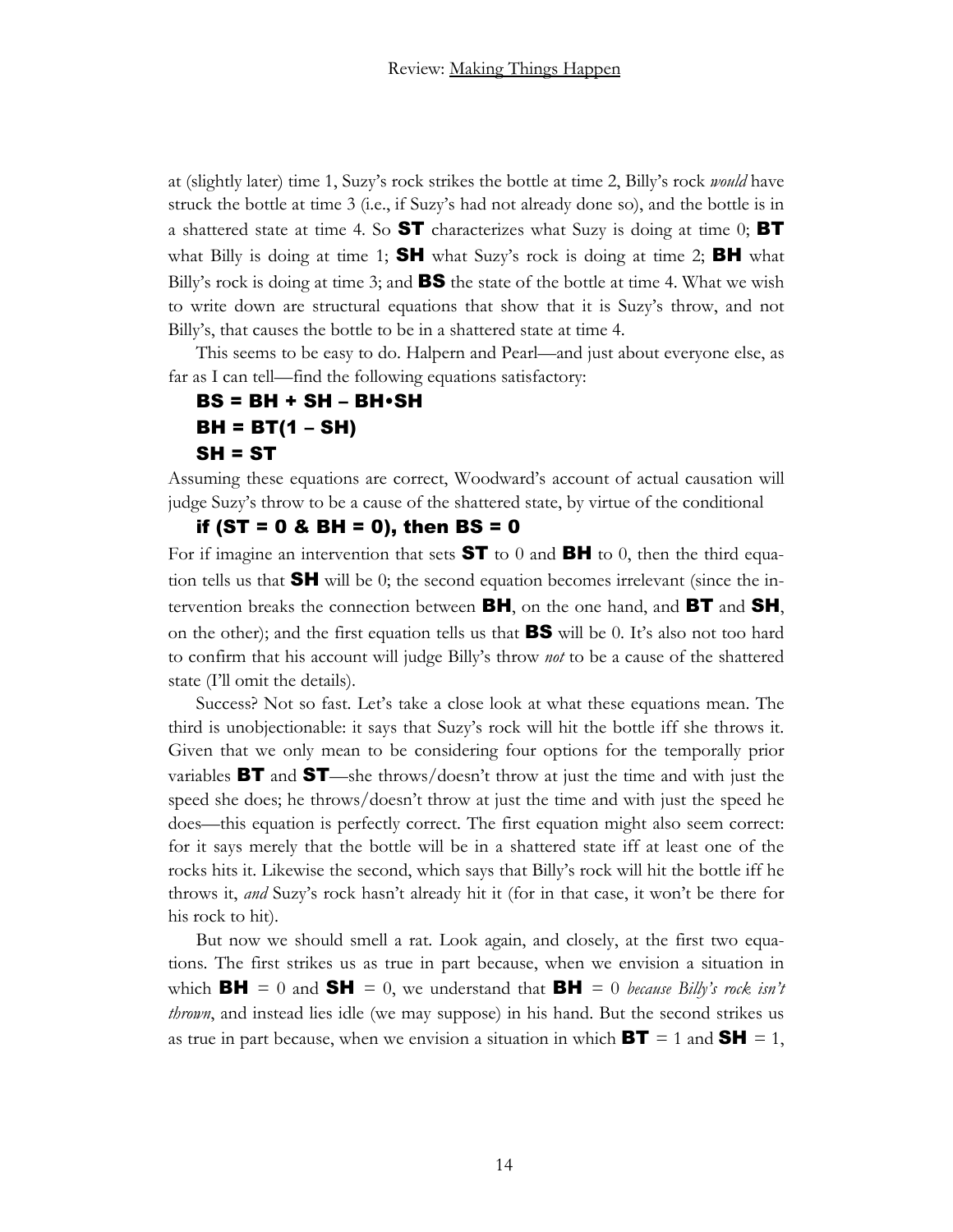we understand that  $BH = 0$  *because the bottle isn't there to be hit*. The model is simply trading on this ambiguity in the content of the claim " $BH = 0$ ". Remove the ambiguity, and one or the other of the first two equations must be revised.

Let's work through this again, slowly and systematically, making explicit use of the truth-conditions for structural equations spelled out above. Those truthconditions will straightforwardly vindicate the third equation. As for the second, we begin by observing that the variables that are candidates for figuring in the equation for **BH** are **ST, BT,** and **SH**, since these are the only variables temporally prior to BH. There are eight settings for these three variables that we need to consider. Following the sequential updating version of the Maudlin-recipe, we can immediately see that in any counterfactual situation in which  $ST = 1$  and  $SH = 1$ , the bottle must be in a shattered state immediately after time 2 (so: before time 3). Forward evolution in accordance with the laws will give us a time-3 state of the world in which the bottle is *still* shattered; hence  $BH = 0$ , regardless of the value of **BT** *provided* we understand " $BH = 0$ " as meaning simply that Billy's rock fails to strike the bottle. (Shortly, we'll see reasons to understand it differently.) That takes care of two of the eight cases. Suppose next that  $ST = 0$  and  $SH = 0$ . Then, clearly, BH  $= 1$  iff **BT**  $= 1$ . That takes care of two more cases. There are two more cases in which **BT** = 0, in both of which **ST**  $\neq$  **SH**; it's not clear what goes on with Suzy's rock in those cases, but at any rate we can be sure that  $\mathbf{BH} = 0$ , since Billy's rock isn't even thrown. Now to the two remaining cases:

**BT** = 1, **ST** = 1, **SH** = 0. Here, the time-0 state of the world is just the actual state, and no local modifications are necessary until we reach time 2, at which point we need to adjust the state so that  $SH = 0$ . Now, just how exactly do we do this? What sort of "intervention" do we have in mind? If the claim " $\mathbf{S}\mathbf{H} = 1$ " is supposed to mean that Suzy's rock strikes the bottle in a certain way—namely, the way in which it *actually* strikes the bottle—and if " $SH = 0$ " is supposed to be true iff " $SH$  $= 1$ " is false, then the problem is that there are far too many ways to locally modify the state so that  $\mathsf{SH} = 0$ , and no principled way to choose among them. Worse: *some* of these modifications will yield forward evolutions in which the bottle is shattered, in which case we won't get the result that, for this choice of values, the correct equation must yield  $\mathbf{BH} = 1$ . For example, Suzy's rock might strike the bottle in a rather different way from how it actually does, but still hard enough to break it.

Well, can't we just read " $SH = 0$ " as saying that  $S \mu z y' s$  *rock doesn't strike the bottle?* If so, it obviously doesn't strike it in a different way! But that isn't really any help, for we are still left with the mystery as to how to locally modify the state of the world, so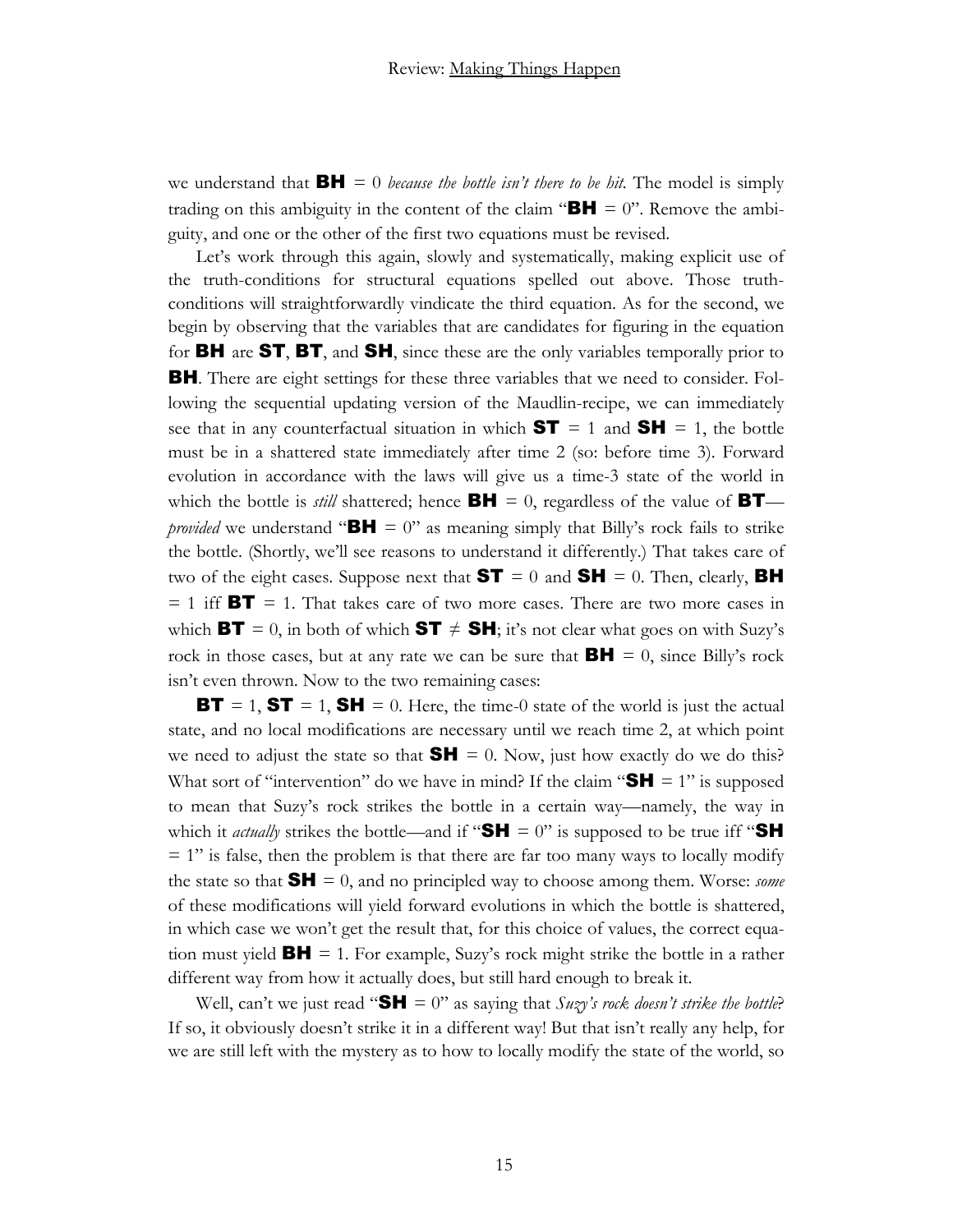as to secure the truth of this claim. More to the point, *one* way to effect this modification is to have the bottle *be in a shattered state* before Suzy's rock can strike it, whence forward evolution will give us the unwanted  $\mathbf{BH} = 0$ , as before. How, exactly, are we supposed to rule out such a modification as illegitimate?

As far as I can tell, the only clean, non-ad-hoc way to secure the desired result is to read "SH = 0" as meaning that Suzy's rock is simply *absent* (absent, that is, from the neighborhood of the bottle—perhaps we should return it to Suzy's hand…)*,* at the relevant time. Let us so read it. Then granted:  $BH = 1$ .

**BT** = 1, **ST** = 0, **SH** = 1. Here, the time-0 state of the world is one in which Suzy is not throwing, but, as in the actual world, Billy is preparing to throw. Forward evolve this state until time 1. Billy throws (so no local modifications to the state are necessary). Forward evolve the resulting state until time 2. Make local modifications, so that Suzy's rock—which, remember, has been sitting in her hand—hits the bottle. Once again it's not so clear how to proceed, since we haven't said with enough specificity what the content of the claim " $SH = 1$ " is. So let's correct that oversight, by stipulating that this claim says that Suzy's rock hits the bottle in just the way it does in the actual situation. Now we can proceed: the bottle breaks. Forward evolving, we see that Billy's rock doesn't strike the bottle. But it doesn't follow that BH = 0—*that* depends, unsurprisingly, on what the precise content of this claim is. If we take our cue from the foregoing discussion of "**SH** = 0", we will say that "**BH** = 0" is *false* in this situation, since Billy's rock is *not* absent from the given region: it's there all right, it's just flying over scattered shards of bottle-glass. But presumably this is not what Halpern and Pearl have in mind. So let's take it that " $BH = 0$ " means simply that Billy's rock doesn't strike the bottle. Then granted:  $BH = 0$ .

We've now secured the second of the three structural equations, albeit at some cost: we were forced, somewhat surprisingly, to treat " $BH = 0$ " as not at all analogous to " $SH = 0$ ". As you may have guessed, there is worse trouble ahead. We run into it as soon as we try to write down an equation for BS.

Consider the values  $BT = 1$ ,  $ST = 0$ ,  $SH = 0$ ,  $BH = 0$ . What should be the corresponding value for **BS**? It should be **BS** = 0, we are told—after all, that we are describing a situation in which neither rock strikes the bottle. But having been alerted by the foregoing discussion, we can easily see how this response involves some sleight-of-hand. Let's work through the case systematically, to pin down where the fallacy is lurking.

For the given values of the 'input' variables, we start with a time-0 state locally modified from the actual state, so that Suzy does not throw. Evolve forward to time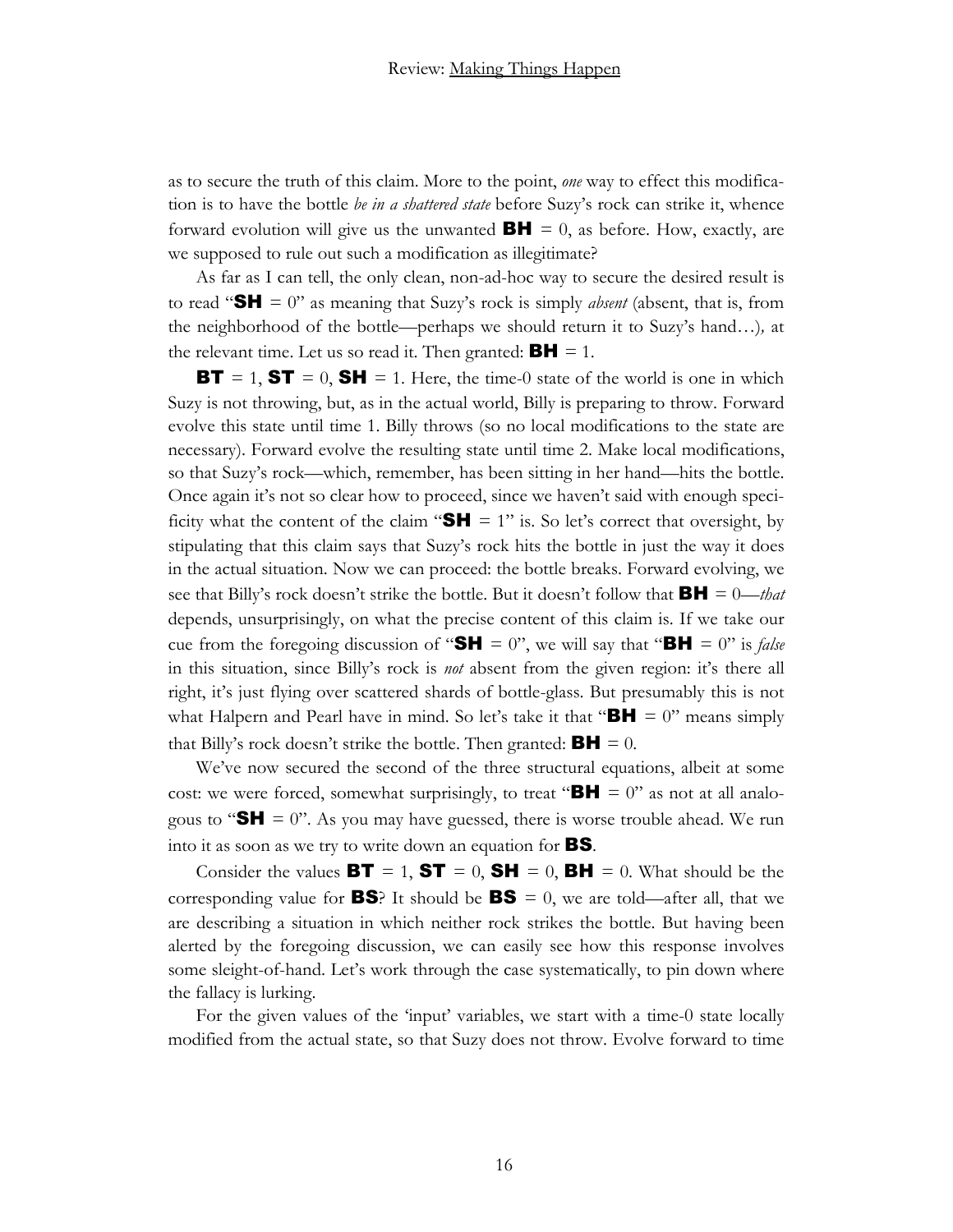1. Billy throws (no modification necessary). Evolve forward to time 2. Suzy's rock is absent from the region of the bottle (no modification necessary). Evolve forward to time 3. Billy's rock is about to strike the bottle—and now we need to make local adjustments, so that it doesn't. Not *not* NOT so that his rock is *absent*: we know how to do that (just change the world-state so that no rock is there, replacing it by air), and we know that forward evolution of such a modified state will yield a time-4 state in which the bottle is not shattered. But all this is entirely irrelevant, since we already know, from having thought through the equation for **BH**, that "**BH** = 0" had better *not* mean that Billy's rock is absent from the region of the bottle (else that equation is simply *incorrect*); rather, it had better mean only that Billy's rock—one way or another—does not strike the bottle. And with that meaning, the instructions to locally modify the state of the world so that  $BH = 0$  are simply too ambiguous: *one* way is to remove Billy's rock, but *another* way is to change the state of the bottle from whole to shattered. These different modifications yield different forward evolutions—and different values for BS. So we cannot, after all, even *write down* a correct equation for BS.

What is the root of the problem? The key is to recognize that at time 3, there are *three* distinct states of affairs that we will want the variable **BH** to represent. **BH** should have one value if Billy's rock is simply absent from the region of the bottle (which is what will happen, if Billy doesn't throw). It should have another value if Billy's rock is striking the bottle (which is what will happen, if Billy throws but Suzy doesn't). And it should have a third value if Billy's rock is flying over scattered shards of bottle-glass (which is what will happen, if Billy and Suzy both throw). Let these values be 0, 1, and 2, respectively. As for **SH**, we will keep it two-valued: **SH** = 0 if Suzy's rock is absent from the region of the bottle;  $SH = 1$  if it strikes the bottle. *Now* we can apply the Maudlin-recipe cleanly; for we no longer are trying to make the single value  $\mathbf{BH} = 0$  do double duty, signifying that Billy's rock is absent, when used in the equation for BS, but that Billy's rock doesn't strike the bottle, when derived using the equation for BH. The following equations result:

## BS = sign(SH + BH)  $BH = (SH + BT)BT$  $SH = ST$

Now that we have a causal model that we need not feel ashamed of, do we at last get the right result—that Suzy's throw, and not Billy's, is a cause of the bottle's shattered state? That depends, of course on how one wishes to exploit structural equations in giving an account of causation. But it won't be straightforward. One of the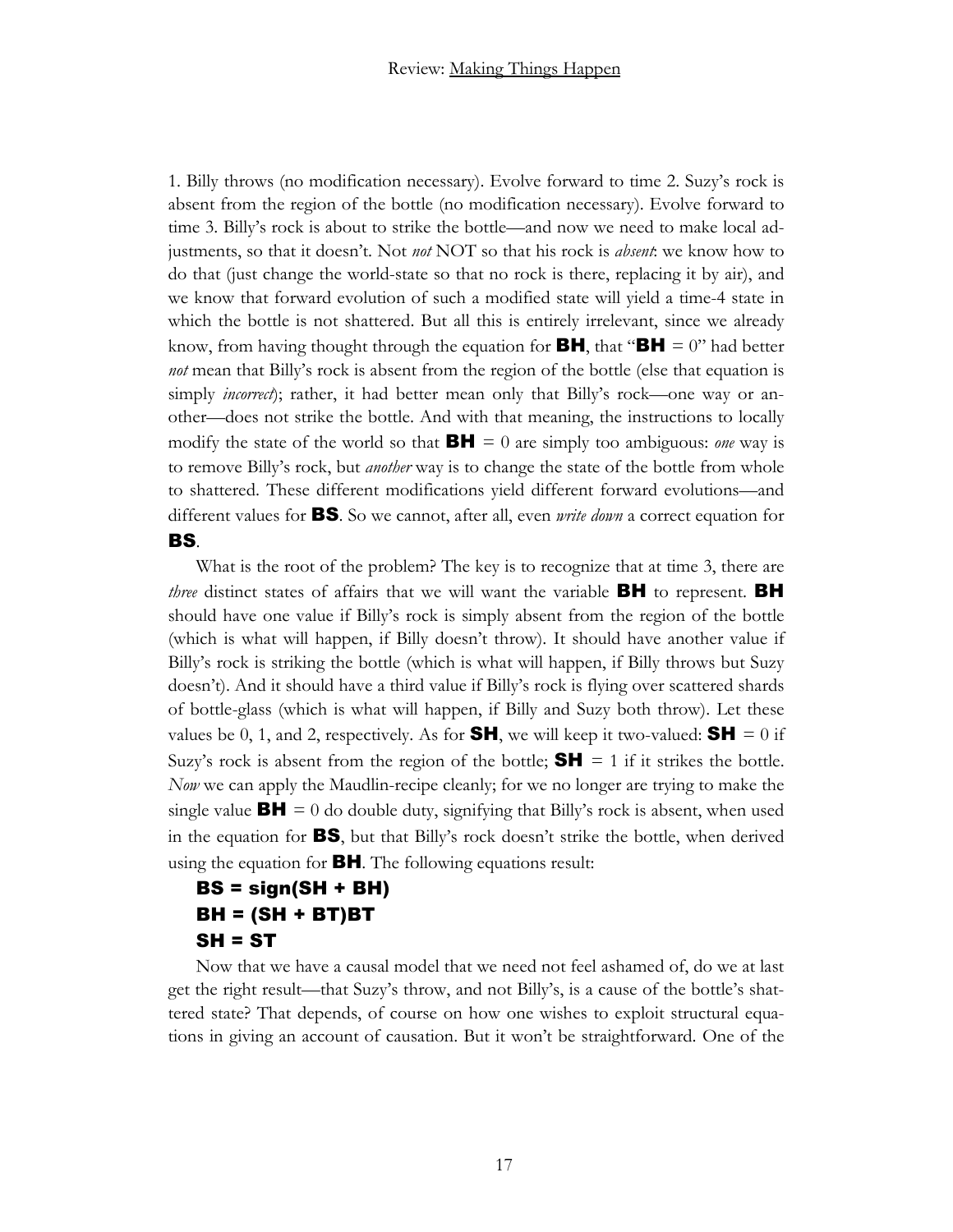simplest approaches (the preliminary account favored by Woodward) is to look for a path from **ST** to **BS**, and ask whether **BS** depends on **ST**, if the values of variables *off* this path are held fixed. The only relevant path from ST to BS is ST-SH-**BS**. The off-path variables have values  $BT = 1$  and  $BH = 2$ . Either of two conditionals could thus testify to ST's causal status with respect to BS. But both of them are false:

## if (ST =  $0 \& B$ T = 1), then BS =  $0$ if (ST =  $0 \& BH = 2$ ), then BS =  $0$

Suppose we had reported the actual value of **BH** this way: **BH**  $\neq$  1. Then we might think to confirm the causal standing of  $ST$  by means of the following conditional:

#### if (ST = 0 & BH ≠ 1), then BS = 0

This conditional can seem to be *true*, if what we have in mind as a situation in which **BH**  $\neq$  1 is a situation in which the bottle remains intact, but Billy's rock somehow never reaches it. But, as soon as we take care to distinguish this situation from the situation in which Billy's rock does not strike the bottle *because the bottle is already shattered*, we expose this reasoning as fallacious. In fact, the correct causal model simply fails to assign a truth-value to this conditional. And that is because the antecedent is ambiguous. Disambiguated one way, we get the relevant but *false* conditional

### if (ST = 0 & BH = 2), then BS = 0

Disambiguated the other way, we get the true but *irrelevant* conditional

#### if (ST = 0 & BH = 0), then BS = 0

There are, of course, other ways one might try to secure the intuitively correct judgments about the causal structure of Suzy First, within a structural-equations approach. Suffice it to say that none that I know of is without serious problems. At any rate, the main lesson I wish to drive home is different: the cavalier and sloppy treatment of this kind of example within the structural equations literature seems to me to stem directly from the relaxed attitude that literature displays towards our two foundational questions. It is business that really needs to be attended to.

The second bit of unfinished business alluded to above concerns the nature of the facts relevant to our causal and explanatory judgments. Woodward takes them to be exhausted by the sorts of facts captured by an adequate system of structural equations, but I'm not so sure, for two reasons. The first of these hearkens back to Suzy First: it seems to me that we ground our judgment that Suzy's throw is a cause of the shattering and Billy's is not in, roughly, the observation that the *intrinsic character of the process connecting her throw to the shattering* is of the right sort. If this is correct, it suggests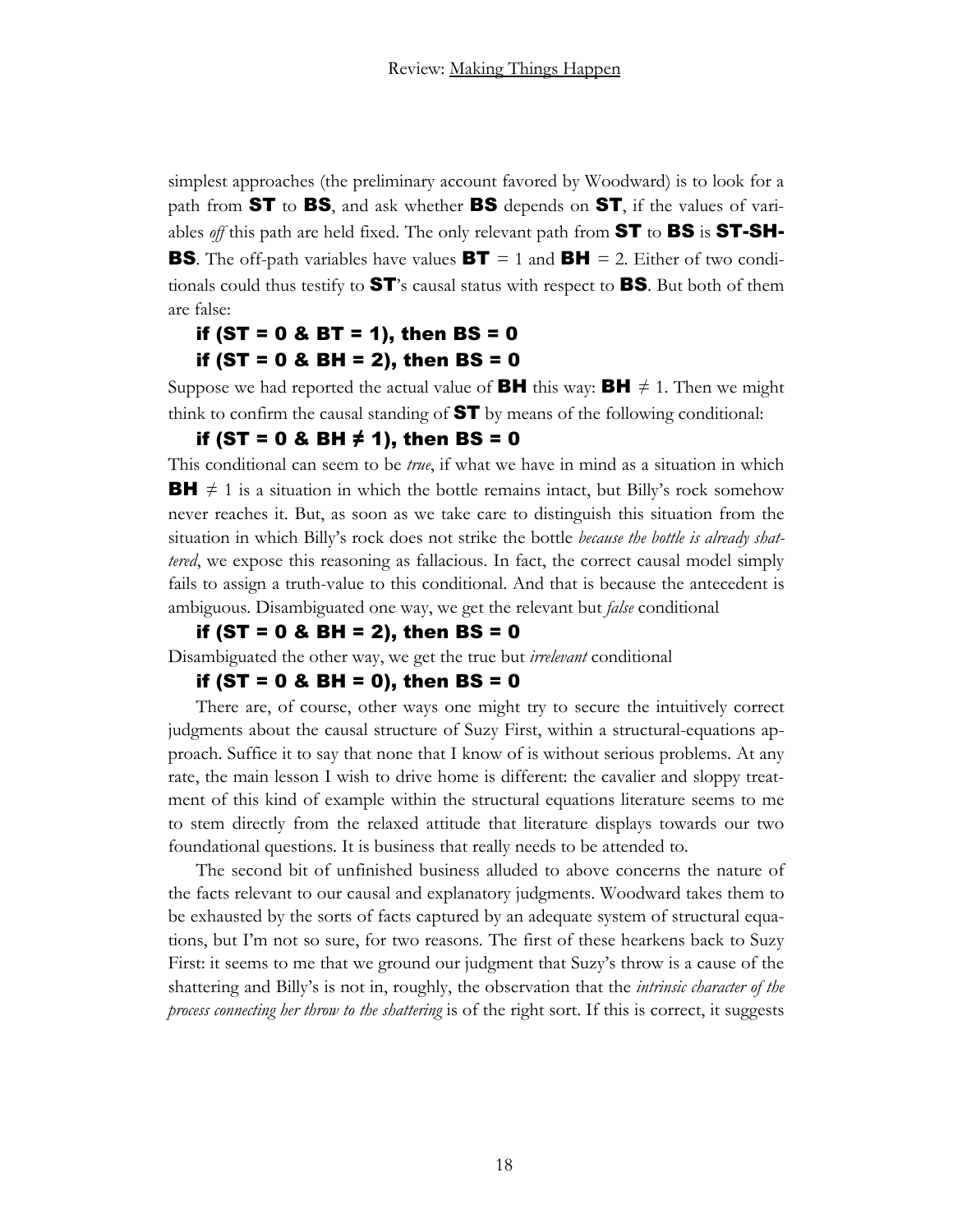that an adequate analysis of the causal structure of at least some situations must attend to more than relations of counterfactual dependence. (See Hall 2004.)

The second reason can be brought out by comparing the events depicted in figure 1 with those depicted in figure 3, a slight variant on figure 2.



A natural, intuitive gloss on figure 1 is this: the firing of C causes the firing of E, and, at the same time, prevents A from being a cause of the firing of E. But the intuitive causal structure of figure 3 seems quite different: in particular, it does not seem right to say that the firing of C prevents the firing of E—let alone that it stops the non-firing of A from preventing the firing of E! Notice, however, that if we look just at the abstract patterns of counterfactual dependence, they are exactly the same as between figure 1 and figure 3. (This may be obvious; if not, take it as an exercise.) What would account, then, for the apparent difference in causal structure? Some authors (Hitchcock, Maudlin, and myself, for example) have recently speculated that one thing that matters to us is which values for variables count as *default* values very roughly, the value a variable will have if nothing interferes with the system in question. (Remember that in the discussion, above, of certain kinds of counterfactuals, we already saw the need to invoke some such distinction.) Now, like Woodward, I am wary about leaning too heavily on intuitions about cases. In fact, his attitude, expressed quite elegantly in the following passage, seems to be exactly right:

My interest in this section has been in showing how the apparatus of directed graphs and a manipulationist approach to causation can be used to reconstruct commonsense judgments about token-causal relationships. I want to conclude, however, on a somewhat more skeptical note. If the discussion in this section has been successful, what it has accomplished is [to] successfully isolate facts about patterns of counterfactual dependence, as revealed in hypothetical manipulations, that are relevant to commonsense token-causal judgments and causal distinctions. However, in at least some of the cases discussed above, it is controversial what the deliverances of common sense are and even more so whether (or even what it would mean to say that) such deliverances are "correct". The suggestion I want to make is that to the extent that commonsense causal judgments are unclear, equivocal, or disputed, it is better to focus directly on the patterns of counterfactual de-